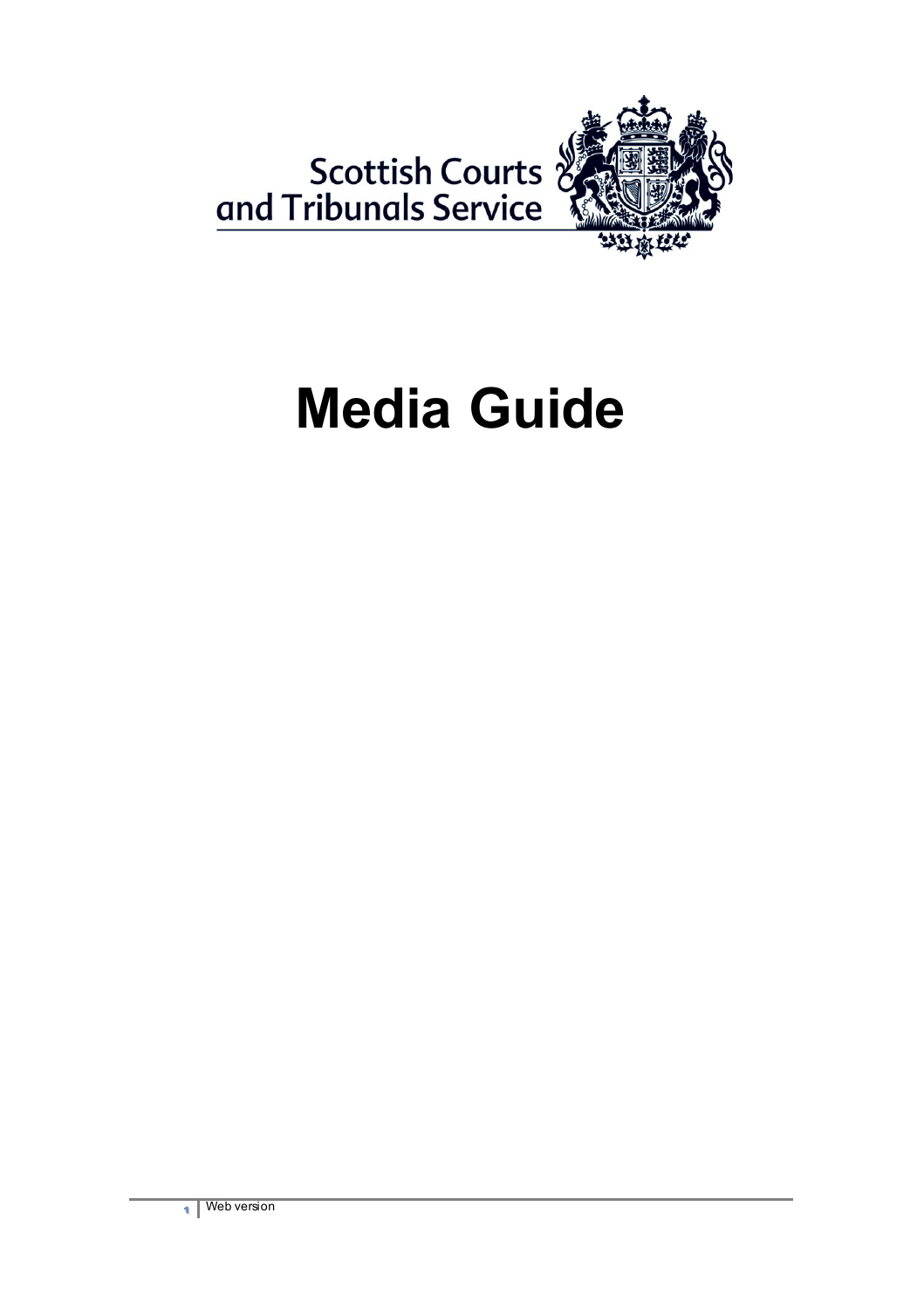# **Contents**

<span id="page-1-0"></span>

| Assisting the media                     | page 3  |
|-----------------------------------------|---------|
| Dealing with media enquiries            | page 4  |
| Who deals with what                     | page 6  |
| What information to provide             | page 9  |
| <b>Media Portal Registration scheme</b> | page 25 |
| Live media communications               | page 25 |
| <b>Tribunals</b>                        | page 26 |
| Where to get help                       | page 26 |
| <b>Further reading</b>                  | page 27 |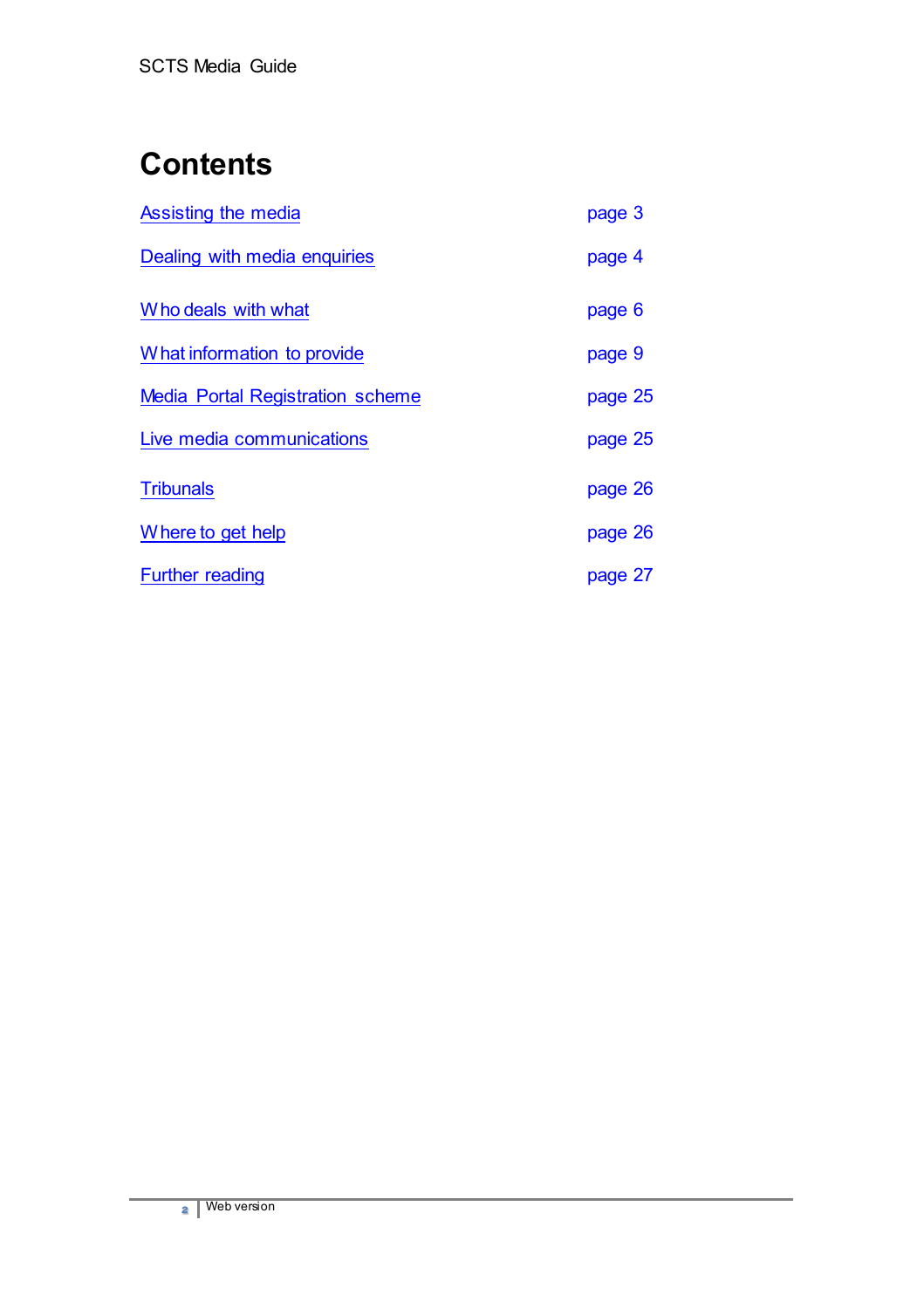### <span id="page-2-0"></span>**The importance of assisting the media**

Our courts have a long tradition of dealing with cases in public – sometimes referred to as '**open justice**' or 'justice being seen to be done'.

Representatives of the media undertake an important public scrutiny role and reflect this by reporting court cases in their newspapers and websites or on television and radio programmes. Even when a court is closed to members of the public - for example when a vulnerable witness is giving evidence - the media are normally allowed to attend as their representatives (apart from petition hearings in criminal cases). The judge may impose reporting restrictions or, on rare occasions, rule that the media should be excluded in a particular case.

The SCTS recognises that accurate reporting of court proceedings helps maintain public confidence in the justice system and wishes to support journalists reporting from our courts. This guide is also published on our website to give the media access to it.

The media have no preferential legal rights to information but it is accepted that we should accord specific facilities to them to help ensure fair, accurate and timely<sup>1</sup> court reporting and staff should assist journalists to achieve this end. **This means that journalists will sometimes have access to more information than members of the general public.** This Guide sets out those circumstances.

We understand that data protection legislation and SCTS guidance on managing sensitive information can challenge court staff to balance the need to release information against the need to protect individuals, and this guidance is intended to help walk that sometimes tricky path.

By necessity this will be a living document and we will add to it as issues are raised and resolved in the conduct of our business.

**This publication is aimed at guiding staff in dealing with routine enquiries, but you should always bear in mind that everycase must be considered on an individual basis and that the SCTS remains in control of court information. If you are in any doubt, or if a situation is unusual, get advice from a senior manager.**

Please send any comments you would like to make about the guidance to [communications@scotcourts.gov.uk.](mailto:communications@scotcourts.gov.uk)

From a journalist's point of view, it is essential that a media report is timely. Old news is stale news. A journalist will generally seek to report on a hearing as soon as possible – usually in the first publication or broadcast after it has called in court.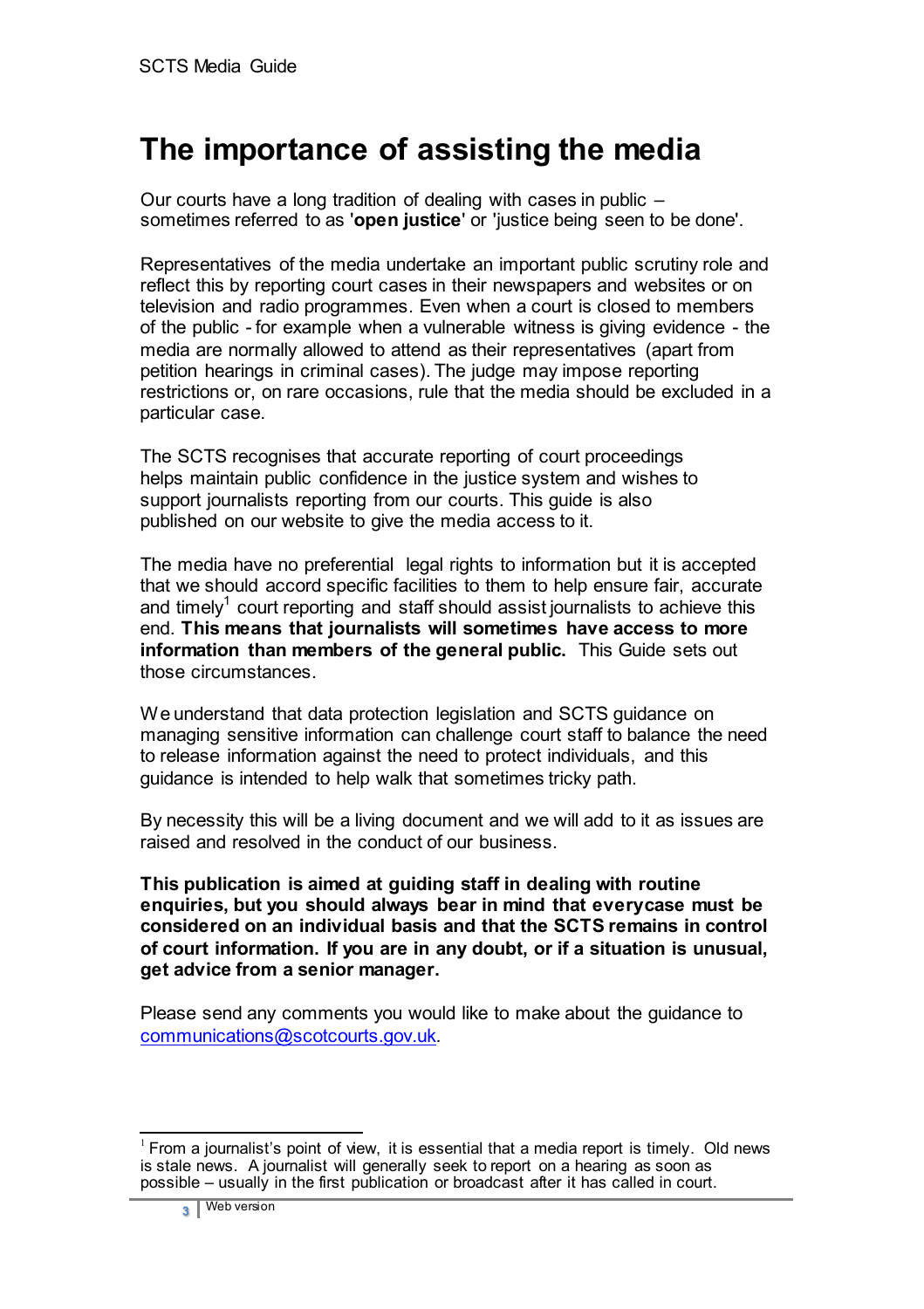# <span id="page-3-0"></span>**Dealing with media enquiries**

#### **Bona fide journalists**

If you are providing factual information freely available to the public (for example the upcoming cases for that day) there is no need to be cautious about whether the enquiry is from a bona fide journalist.

If the person is unknown to you and asking for information provided only to the media you will need to be shown some form of identification or accreditation that you can check for authenticity. This may be an SCTS Media registration card, an NUJ membership card, a UK Press card or other identification which satisfies this purpose, such as a media company's own photo ID. If you have any concerns, refer to a senior colleague for advice or contact SCTS Communications. You can ask for requests to be made in writing if you are unsure as to the identity of the requestor.

#### **Providing information**

It is the responsibility of journalists and their editors to ensure published stories are accurate and up to date, but you will want to assist by providing **accurate** information to them. If you are in any doubt about providing any particular information you should double check with a senior colleague or contact SCTS Communications.

You should not normally require the journalist to put a request for information in **writing** but if the matter is particularly complicated it may assist you – and may also help establish their identity if they are not familiar to you.

It is helpful to make a **brief note** at the time of the enquiry including the journalist's name, the organisation s/he works for, the date, the case, and the information you provide. If a published report in the press is inaccurate, you would be able to produce a record of the information provided.

When providing factual information, it is important that you are **not drawn into conversation** on other matters. You should not be asked to provide your own views, or to summarise what was said in evidence, or by the judge, during the court hearing.

Do not feel pressurised into giving information or replying immediately if you are unsure. If you are **uncertain** or feel the journalist's demands exceed what you can provide, then take a name and contact number, a note of what information is requested and explain that someone will get back to him/her.

You can then either properly check what should be provided or refer the enquiry to a senior colleague as soon as possible.

You should ask the journalist if s/he has a **deadline**, which can range from hourly for broadcasting to weekly for local papers, and make every effort to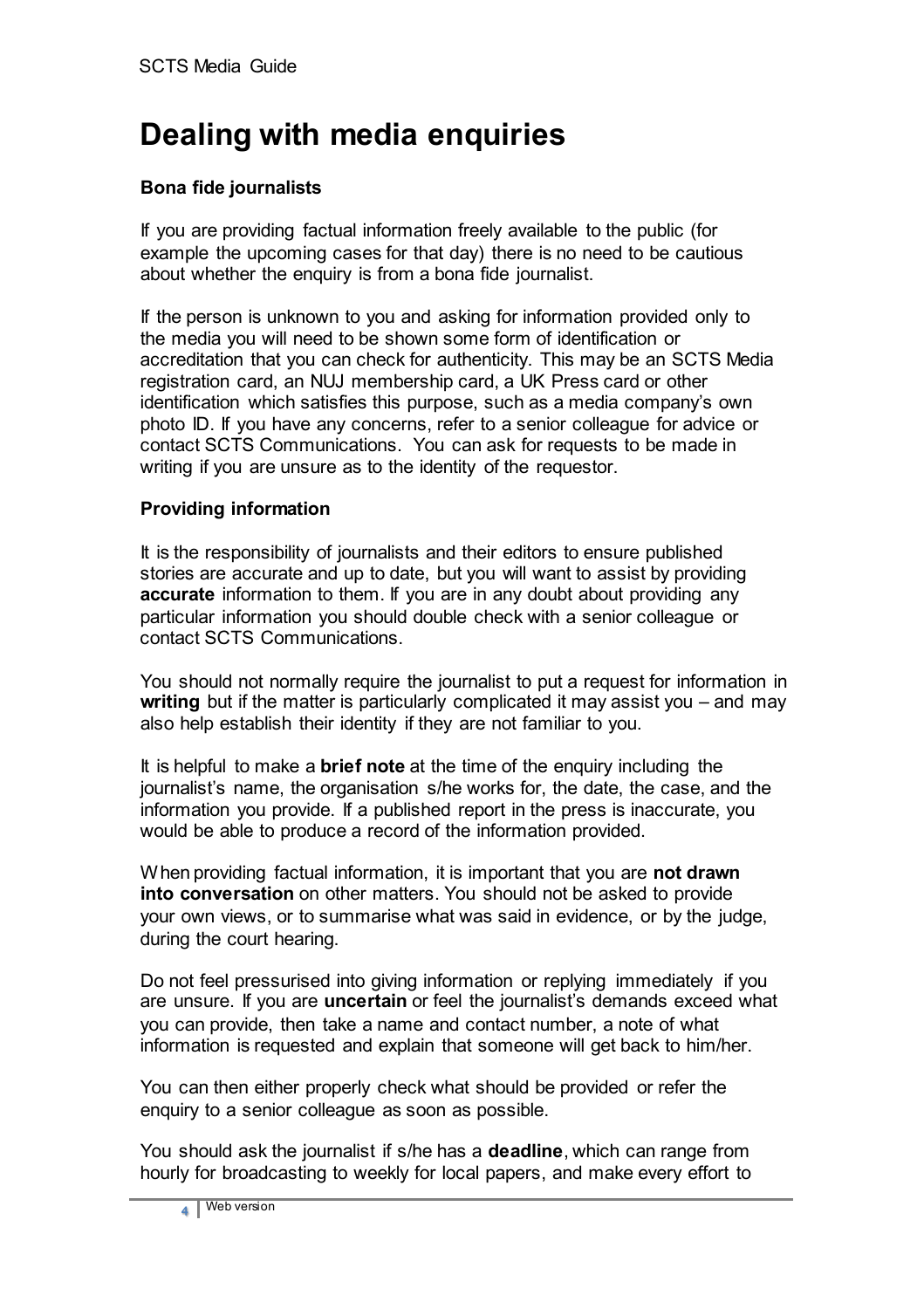meet it. If you are unable to do so, inform the journalist in time. S/he may be able to get the deadline extended. This is one reason why many journalist queries are not formally considered as [FOI requests.](http://www.scotcourts.gov.uk/about-the-scottish-court-service/contact-us/freedom-of-information) However, bear in mind that an FOI request can still be made by anyone (including a journalist), which would apply the 20 working day deadline and the need to justify any withholding or redacting of information.

**Do not charge** the media for information normally supplied.

If you are **unable to provide** the information, explain why briefly. For example:

- I am sorry I cannot give you any information about the civil case Jones and Co. against James Smith, as the case has not yet called in open court.
- I am sorry but information about cases at petition stage can be provided only by the Crown Office. Contact Crown Office communications.

You may be unable to respond immediately, if for example a particular complaint is still in court. Respond as quickly as you can, remembering to enquire about a deadline.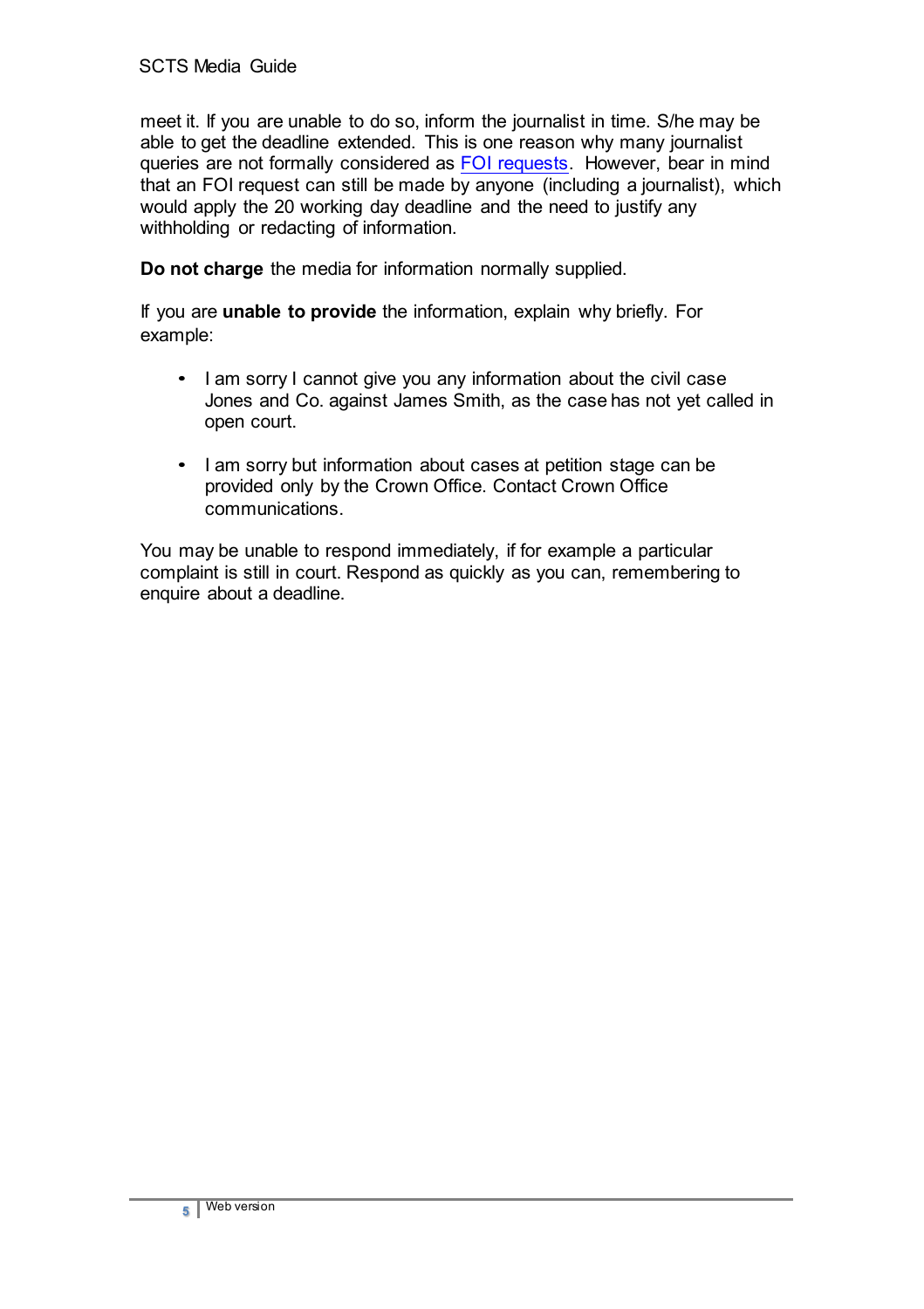### <span id="page-5-0"></span>**Who deals with what**

As with any other customer contacting a court or tribunal, our **customer standards** apply.

- If the media enquiry has come to the right place but you personally cannot deal with it, take a note and pass it to the person who can as soon as possible.
- If the enquiry is for another department or court, ensure that you transfer it to the appropriate person.
- If the information involves more than one court, provide the information that you can and supply contact details for any other court that may have further information.

Journalists are interested in all aspects of the justice system. Most enquiries will be factual and can be answered locally, but some will need to be **redirected**.

This section will help identify when an enquiry should be redirected and who it should be referred to.

#### **Cases**

| Information about a civil or criminal<br>case being dealt with by the local<br>court.                                                                                                                                 | <b>Contact Local court</b> |
|-----------------------------------------------------------------------------------------------------------------------------------------------------------------------------------------------------------------------|----------------------------|
| If you have a question about<br>providing factual information, your<br>first points of contact should be a<br>senior member of staff, the sheriff<br>clerk, head of department or the<br>sheriffdom business manager. |                            |

#### **SCTS Policy**

| Information or comment about<br>corporate matters such as: | <b>Contact SCTS Communications</b>          |
|------------------------------------------------------------|---------------------------------------------|
| $\cdot$ finance                                            | Refer the journalist to SCTS                |
| • policy                                                   | Communications. You should also let your    |
| • governance                                               | sheriff clerk know about the press enquiry  |
| • estates                                                  | as it may be relevant to other proceedings. |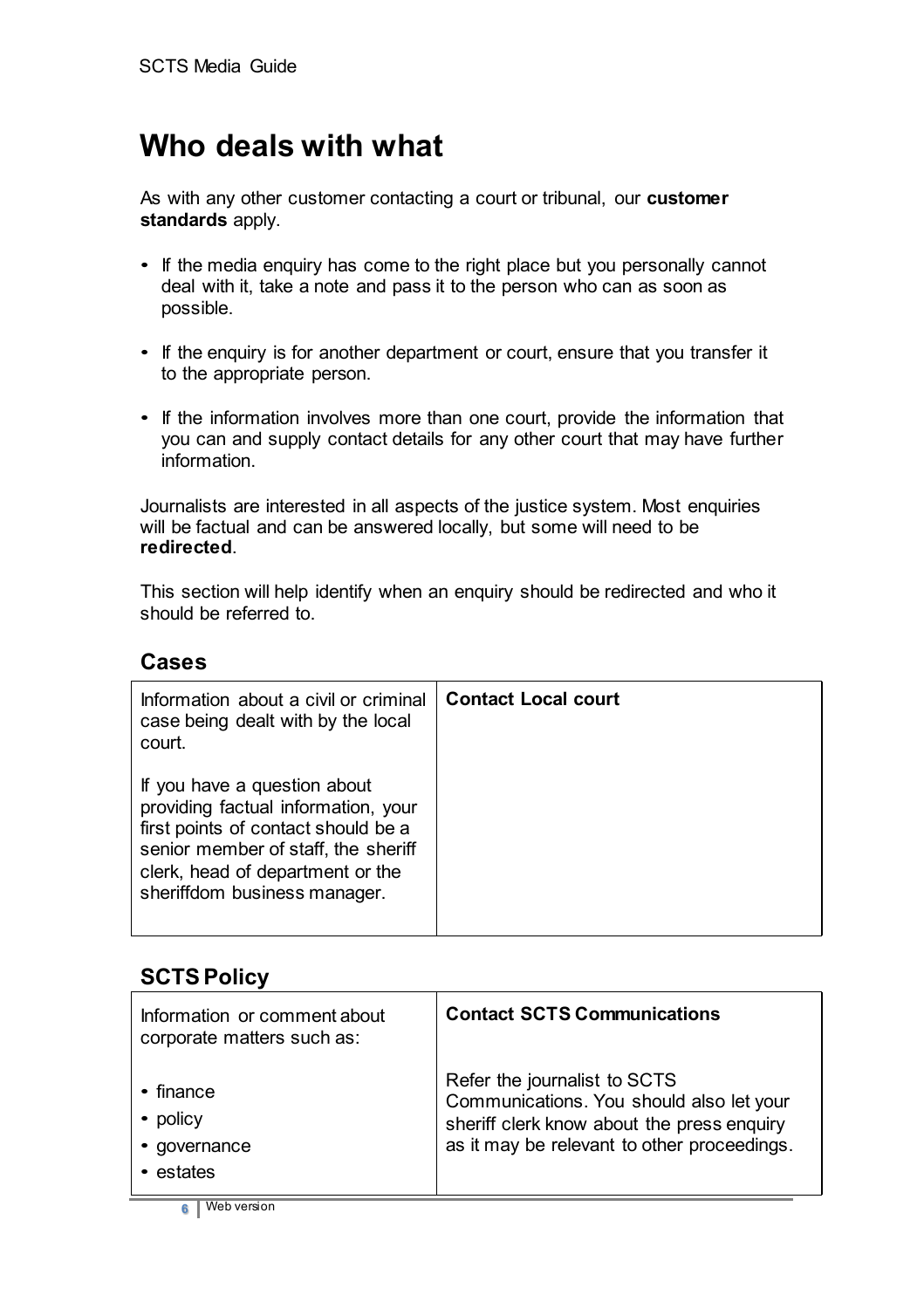| • security                                                |  |
|-----------------------------------------------------------|--|
| • the SCTS Board                                          |  |
| • budget                                                  |  |
| $\cdot$ IT.                                               |  |
|                                                           |  |
| Questions such as:                                        |  |
|                                                           |  |
| How well a new court<br>$\bullet$<br>procedure is working |  |
|                                                           |  |
| • Are more people being brought                           |  |
| to court as a result of new                               |  |
| legislation?                                              |  |
|                                                           |  |
| Information about local incidents,                        |  |
| such as:                                                  |  |
| • fire in the court house                                 |  |
| • prisoner escape                                         |  |
| • member of staff suspended                               |  |
| • assault in the court building                           |  |
| • suspect package.                                        |  |
|                                                           |  |
|                                                           |  |

### **The Judiciary**

| Judicial enquiries may include:                                                 | <b>Contact the Local court</b>                                                                                                                                                            |
|---------------------------------------------------------------------------------|-------------------------------------------------------------------------------------------------------------------------------------------------------------------------------------------|
|                                                                                 | Where the enquiry seeks factual information                                                                                                                                               |
| • Who was the judge in Court 3<br>today?                                        | such as the name of the judge or his/her<br>decision in a case before the court, the local<br>court should deal with it.                                                                  |
| • How can I get a copy of a<br>sheriff's judgment?                              | <b>Contact Judicial Office Communications</b>                                                                                                                                             |
| • How can I get more information<br>about a judge involved in a<br>media story? | For all other enquiries about the judiciary<br>generally, or a named member of the<br>judiciary, contact Judicial<br><b>Communications</b><br>You should also let your sheriff clerk know |
|                                                                                 | about the press enquiry as it may be<br>relevant to other proceedings.                                                                                                                    |
|                                                                                 | Judges sometimes issue sentencing<br>statements which are sent to the Judicial<br>Office and will normally appear on the<br>judicial website (www.scotland-                               |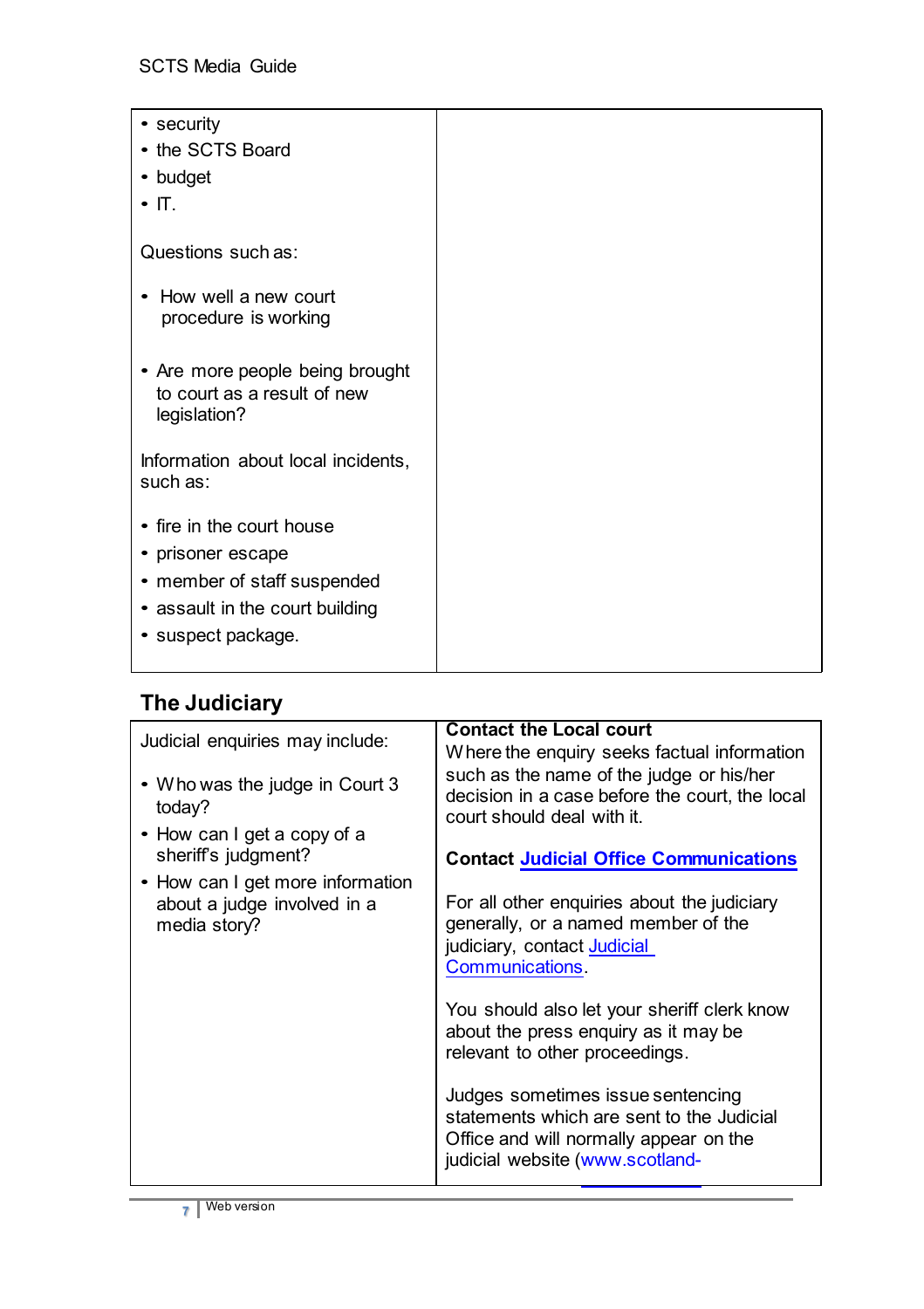| judiciary.org.uk/23/0/Judicial-Office-for-<br>Scotland) shortly afterwards for the media<br>to view.                                                                                                    |
|---------------------------------------------------------------------------------------------------------------------------------------------------------------------------------------------------------|
| Journalists can also be referred to the<br>SCTS website where judgments,<br>considered by the judiciary to be of<br>significance due to a point of law or<br>particular public interest, are published. |
| If you are asked any further questions about<br>a sentencing statement or judgment, refer<br>the media to Judicial Communications.                                                                      |

### **COPFS**

| Some information must only be<br>provided by the Crown Office<br>including:<br>• all petition appearance<br>information | <b>Contact Crown Office and Procurator</b><br><b>Fiscal Service Communications</b><br>mediarelations@copy.s.gsi.gov.uk |
|-------------------------------------------------------------------------------------------------------------------------|------------------------------------------------------------------------------------------------------------------------|
| • an accused's outstanding<br>cases                                                                                     |                                                                                                                        |
| • information about or access to<br>documentary and label<br>productions                                                |                                                                                                                        |
| • information about a fiscal fine<br>unless it comes to court.                                                          |                                                                                                                        |

### **Fixed Penalty Fines**

| Media enquiries about fixed<br>penalty fines should be redirected<br>to the authority issuing the fine. | <b>Contact authority issuing fine</b> |
|---------------------------------------------------------------------------------------------------------|---------------------------------------|
|---------------------------------------------------------------------------------------------------------|---------------------------------------|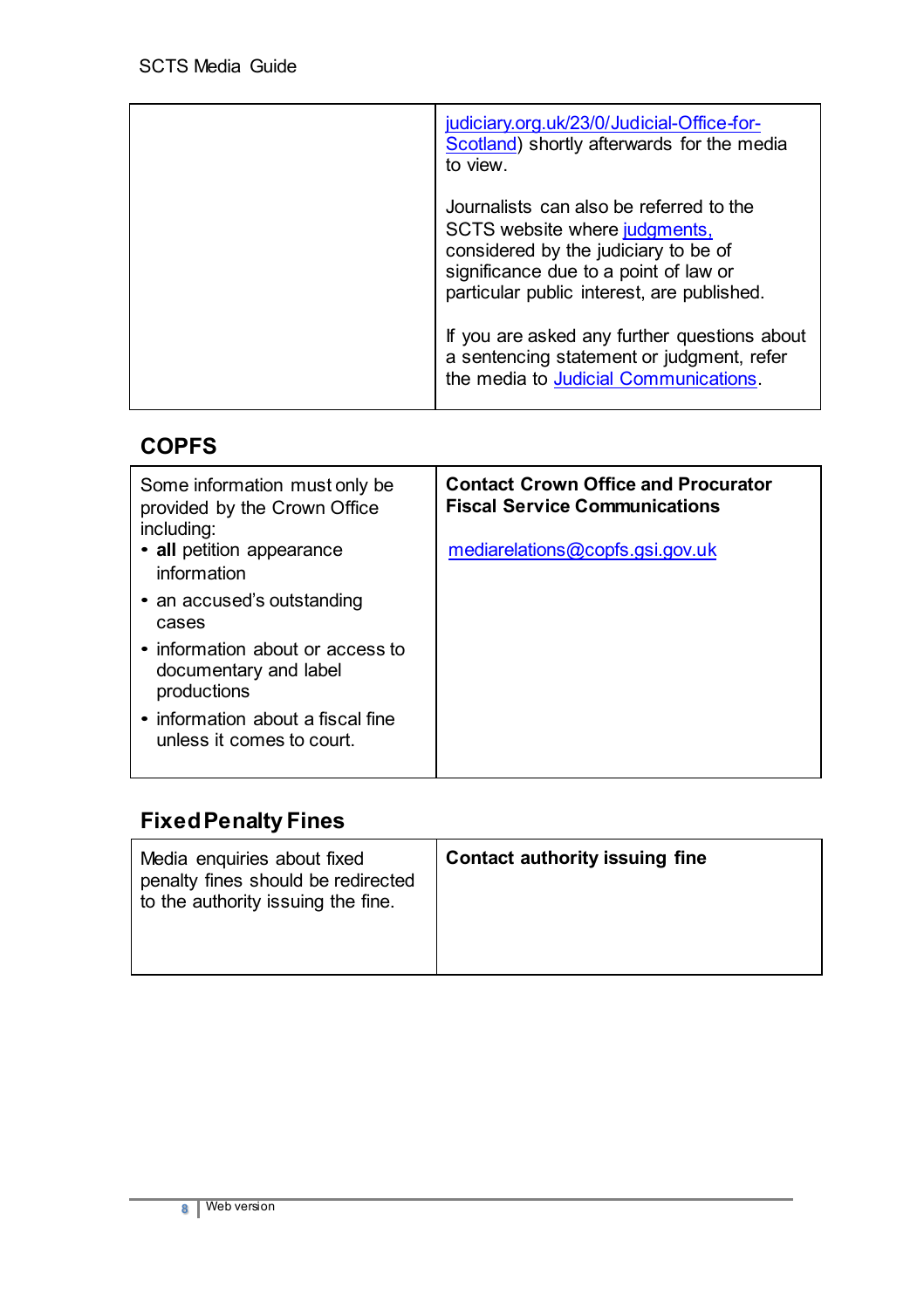### <span id="page-8-0"></span>**What information to provide**

You must balance the principles of open justice (see introduction) with data protection and privacy legislation.

An exemption under freedom of information legislation<sup>2</sup> applies to all court records for 15 years. Even after 15 years, records may be exempt from disclosure where they contain the personal data of living people. Disclosure of information is regulated by the court as data controller for the purposes of the legislation. Considerations of data protection law<sup>3</sup> and a person's right to privacy<sup>4</sup> must be taken into account.

The **data protection** legislation provides that disclosure of information must be lawful and fair; it must be necessary and consistent with one of the conditions in the GDPR.<sup>5</sup> Disclosure should be proportionate; in other words, only so much information as is necessary should be released. And considerable care will be required with information about third parties and matters of a personal nature.

The underlying principle for providing information to journalists is the need to ensure accurate court reporting. Anything that takes place in **open court** is thereby available for press reporting $6$  and may be reported unless it is prohibited or restricted by order of the court or by law. So, if a journalist is asking for information about a matter that could be heard and seen by the public in the courtroom, it is likely that this information can be provided – even if it would not be appropriate to tell a member of the general public. If proceedings take place in private it is likely information cannot be provided. **But each case must be considered on its particular circumstances.**

Court staff are expected to deal with media enquiries of a local and factual nature. Journalists can be given all the information available on our website or which you would provide to a member of the public. In addition, in order to facilitate accurate and timely reporting, they are also supplied with access to additional information.

The **table** below is a general reference of what details can **usually** be provided or not provided to the media. You should always consider the nature of the individual case and what information was made available in open court. You may need to modify what can be provided in some circumstances. Check with senior staff if in any doubt.

<sup>&</sup>lt;sup>2</sup> Freedom of Information (Scotland) Act 2002 (asp 13), section 37<br><sup>3</sup> Data Protection Act 2018 (c. 29) "the DRA" and the General Data

Data Protection Act 2018 (c.29) "the DPA" and the General Data Protection Regulation ("GDPR")

<sup>&</sup>lt;sup>4</sup> Article 8 of the European Convention of Human Rights

 $5$  Articles 6 and 10 of the GDPR. Article 9 also applies in relation to special category data (information on race; ethnic origin; politics; religion; trade union membership; genetics; biometrics; health; sex life; or sexual orientation).

See Richardson vW ilson (1879) 7R 237, per Lord President Inglis at 241.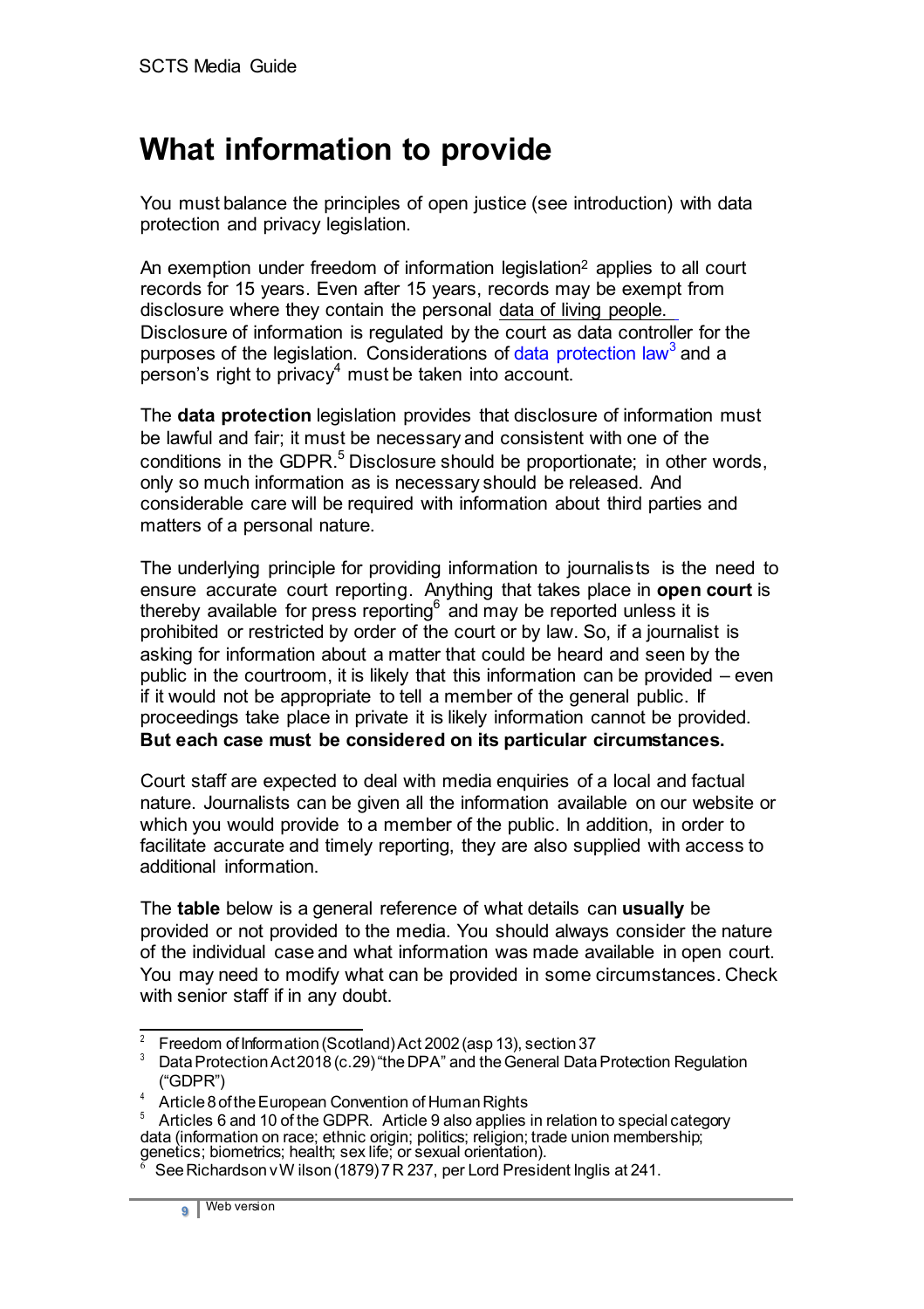### **Criminal cases**

| <b>Petition stage</b>                                                                                           | Don't provide                                                                                                                                                                                                                                                                                                                                                                                                                                                                                         |
|-----------------------------------------------------------------------------------------------------------------|-------------------------------------------------------------------------------------------------------------------------------------------------------------------------------------------------------------------------------------------------------------------------------------------------------------------------------------------------------------------------------------------------------------------------------------------------------------------------------------------------------|
|                                                                                                                 | No information about a petition case should be provided.<br>Refer the journalist to the Procurator Fiscal's Office.                                                                                                                                                                                                                                                                                                                                                                                   |
| <b>Publicly listed</b><br>cases                                                                                 | Normally you can provide<br>Information from the Court Rolls<br>names of judges presiding<br>stage of case                                                                                                                                                                                                                                                                                                                                                                                            |
|                                                                                                                 | hearing dates<br>$\bullet$<br>outcomes of cases<br>confirmation of accused's name<br>• general nature of the charge (i.e. careless<br>driving but not the how, when or where)<br>a case reference number.                                                                                                                                                                                                                                                                                             |
| Pre - open court                                                                                                | <b>Currently</b><br>To assist reporting, journalists can normally be shown<br>the charge roughly one working day before the case is<br>due to call in open court or at a mutually convenient<br>time as soon as possible after it has called.<br><b>Portal</b><br>The SCTS has introduced a Media Portal scheme<br>registered journalists certain<br>give<br>court<br>to<br>information in advance of a case calling – see page<br>25 for information on the scheme and how<br>journalists can apply. |
| Open court<br>At this stage you can<br>let a journalist see<br>the charge on the<br>complaint or<br>indictment. | Normally you can provide<br>accused's name, date of birth and address as<br>given on the complaint/indictment<br>the charge narration (the how, when and where<br>of a charge) including amendments<br>accused's plea<br>stage of the case<br>if and why it's continued<br>hearing dates<br>verdict<br>disposal                                                                                                                                                                                       |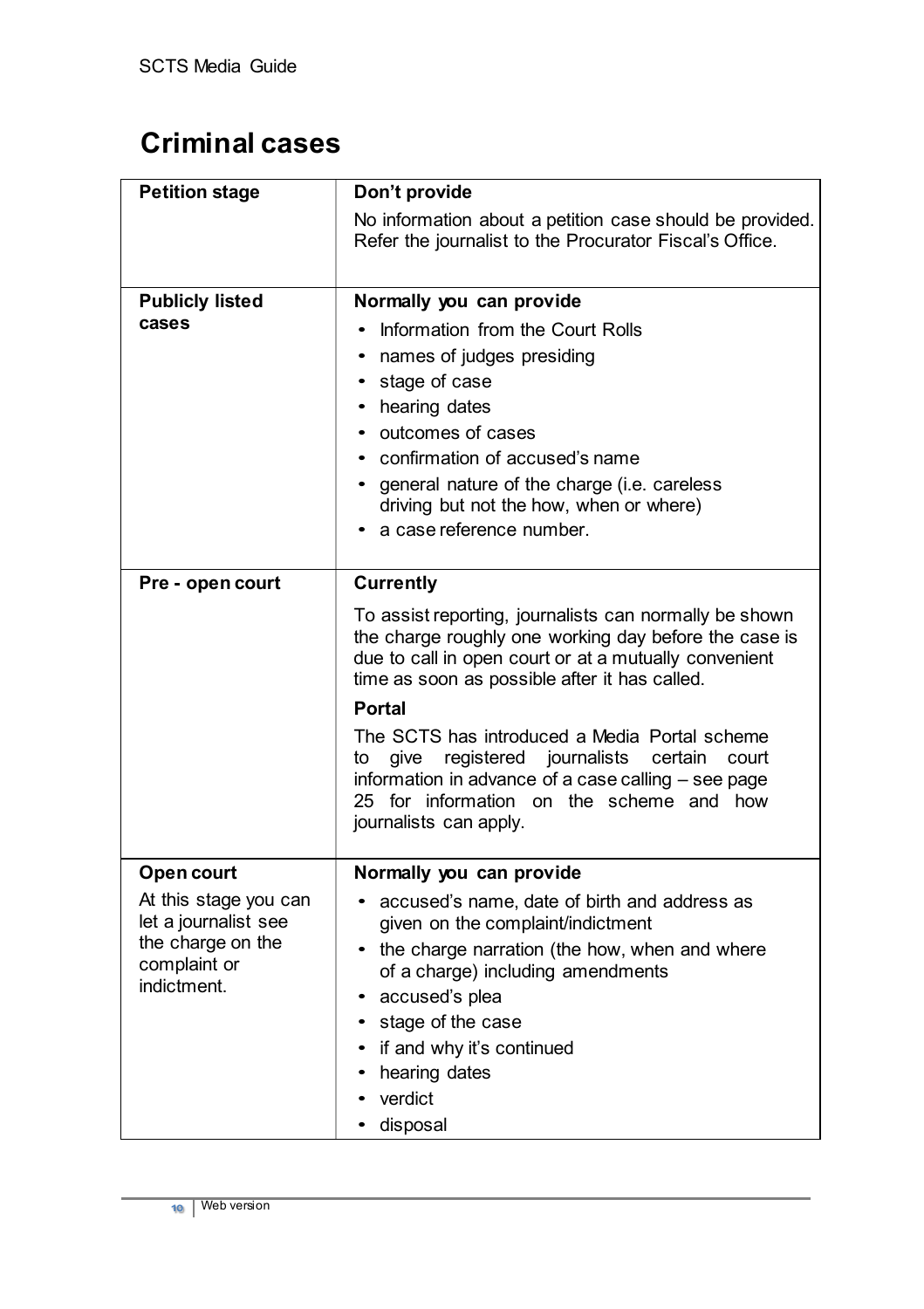|                                                                                                                                                                                 | • name of the presiding judge                                                                                                                                                                                                                                              |
|---------------------------------------------------------------------------------------------------------------------------------------------------------------------------------|----------------------------------------------------------------------------------------------------------------------------------------------------------------------------------------------------------------------------------------------------------------------------|
|                                                                                                                                                                                 | name of the defence lawyer                                                                                                                                                                                                                                                 |
|                                                                                                                                                                                 | bail status, but be careful with conditions. Those<br>read out in open court can be provided but you<br>would not, for example, want to identify the victim<br>of a sex assault or a vulnerable person.                                                                    |
|                                                                                                                                                                                 | • confirmation of a witness's name, as given in<br>open court, once s/he has given evidence (unless<br>the court has allowed the witness's identity to<br>remain private, or the court has ordered that<br>his/her name should not<br>be published')                       |
|                                                                                                                                                                                 | For under 18 year olds see section 47 of the<br>1995 Act (page 23 below).                                                                                                                                                                                                  |
|                                                                                                                                                                                 | <b>Note:</b> it is good practice to remind the journalist that<br>charges may be amended or withdrawn and that s/he<br>should attend future hearings or check for accuracy<br>before publication.                                                                          |
| <b>Covid-19 Update</b>                                                                                                                                                          |                                                                                                                                                                                                                                                                            |
| Special courts set up<br>to deal with summary<br>criminal proceedings<br>in which a plea of<br>guilty is to be<br>tendered during the<br>Covid emergency.<br>Staff may be asked | At this stage you can let a journalist see:<br>• a letter setting out the terms of a plea<br>of guilty<br>• a summary of evidence provided by<br>the prosecutor<br>• a written plea in mitigation                                                                          |
| by journalists<br>attending to provide<br>access to documents<br>additional to those<br>normally provided.                                                                      | These will all be accessible by journalists unless<br>specifically restricted by the sheriff. This includes<br>documents that may not have been read in open court.                                                                                                        |
| Open court - don't<br>provide information<br>beyond the factual<br>details of what is<br>recorded by the<br>clerk.                                                              | Do not provide information about the<br>proceedings, such as:<br>evidence led<br>legal arguments put forward<br>the judge's reasoning when making a decision.<br>$\bullet$<br>You are not there to replace the journalist's need to<br>attend the proceedings him/herself. |
| <b>Previous</b><br>convictions laid<br>before the court at<br>the time of sentence                                                                                              | Schedule can be shown<br>If the prosecutor lays the schedule of previous<br>convictions before the court, and the accused has<br>admitted those convictions, the schedule can be<br>shown to a journalist. No copy should be provided.                                     |

 $\frac{7}{1}$  See section 47 of the Criminal Procedure (Scotland) Act 1995 (c.46)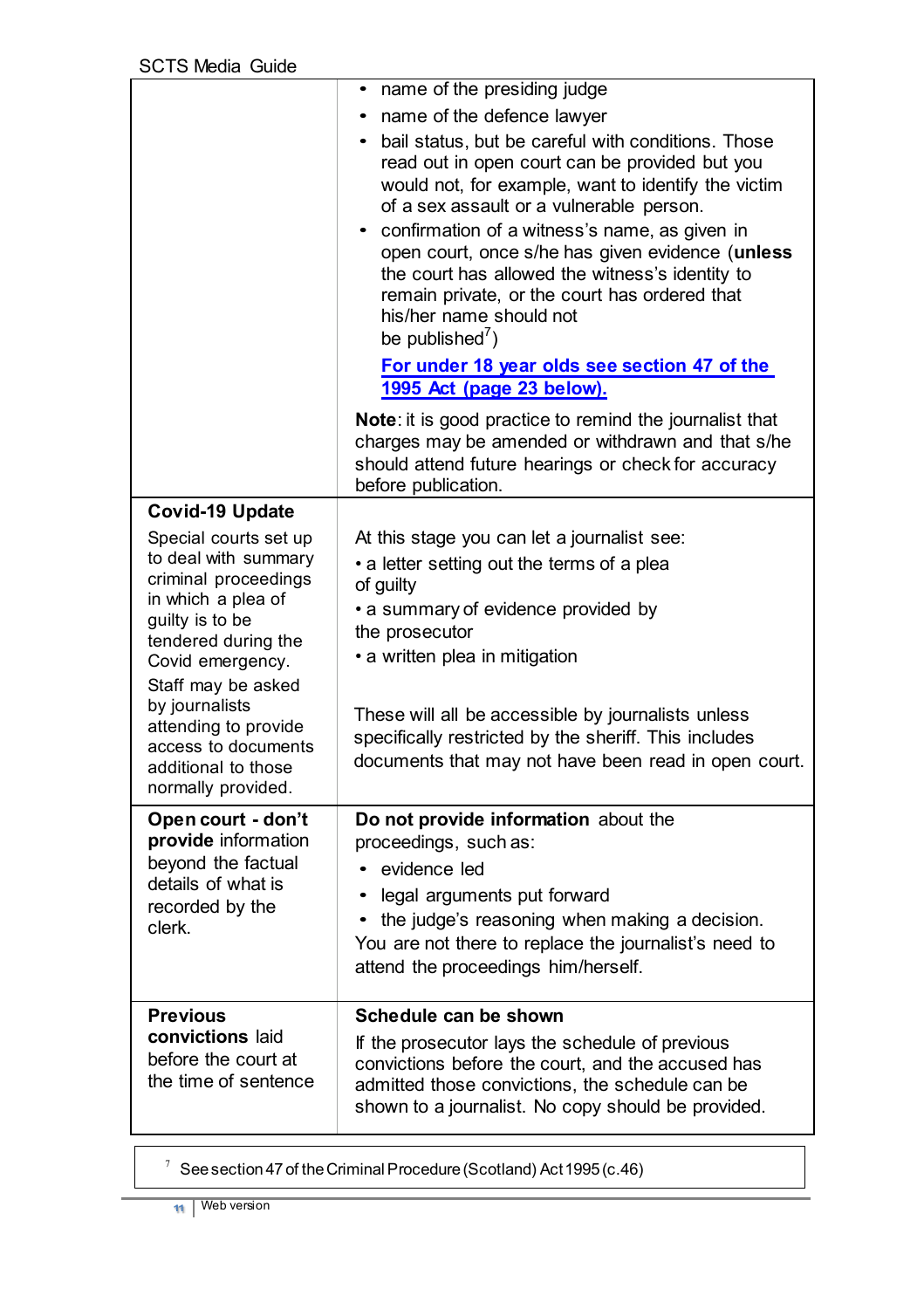|                                             | Be careful only to answer questions relating to<br>previous convictions referred to in court<br>proceedings.                                                                                                                                                                                                                                                                                                                                    |
|---------------------------------------------|-------------------------------------------------------------------------------------------------------------------------------------------------------------------------------------------------------------------------------------------------------------------------------------------------------------------------------------------------------------------------------------------------------------------------------------------------|
|                                             | It is also good practice to advise the journalist if<br>any convictions have been spent, however it is for<br>the journalist to be satisfied that s/he can publish<br>this information.                                                                                                                                                                                                                                                         |
| <b>Previous</b>                             | Don't provide                                                                                                                                                                                                                                                                                                                                                                                                                                   |
| convictions in<br>historical cases          | Previous convictions cannot be provided for historical<br>cases. Historical cases are defined as those where<br>more than three months has passed since sentence. Do<br>not supply previous convictions which are categorised as<br>special category data under GDPR - formerly sensitive<br>personal data under the old DP regime.                                                                                                             |
| Judges'                                     | Available on Judicial website                                                                                                                                                                                                                                                                                                                                                                                                                   |
| sentencing<br>statements                    | When a judge issues a sentencing statement it is<br>sent to the Judicial Office and will normally appear<br>on the judicial website (www.scotland-<br>judiciary.org.uk/23/0/Judicial-Office-for-Scotland)<br>shortly afterwards.                                                                                                                                                                                                                |
|                                             | If you are asked any further questions about a<br>sentencing statement refer the media to<br><b>Judicial Communications</b>                                                                                                                                                                                                                                                                                                                     |
| <b>Documentation</b>                        | Don't provide any documentation accompanying the<br>complaint/indictment, for example, a driving licence.                                                                                                                                                                                                                                                                                                                                       |
| <b>Contempt of Court</b>                    | The petition & complaint can normally be made<br>available on request to journalists, or provided on a<br>secure platform, from approximately one working day<br>before the case is due to call in open court in order to<br>assist accurate reporting on what is heard in open court<br>(no details should be published in advance of the<br>hearing calling). You may wish to remind journalists of<br>any contempt of court orders in place. |
| <b>Bill of Advocation</b><br>(Appeal cases) | This document can normally be made available on<br>request to journalists, or provided on a secure platform,<br>from approximately one working day before the case is<br>due to call in open court in order to assist accurate<br>reporting on what is heard in open court (no details<br>should be published in advance of the hearing<br>calling). You may wish to remind journalists of any<br>contempt of court orders in place.            |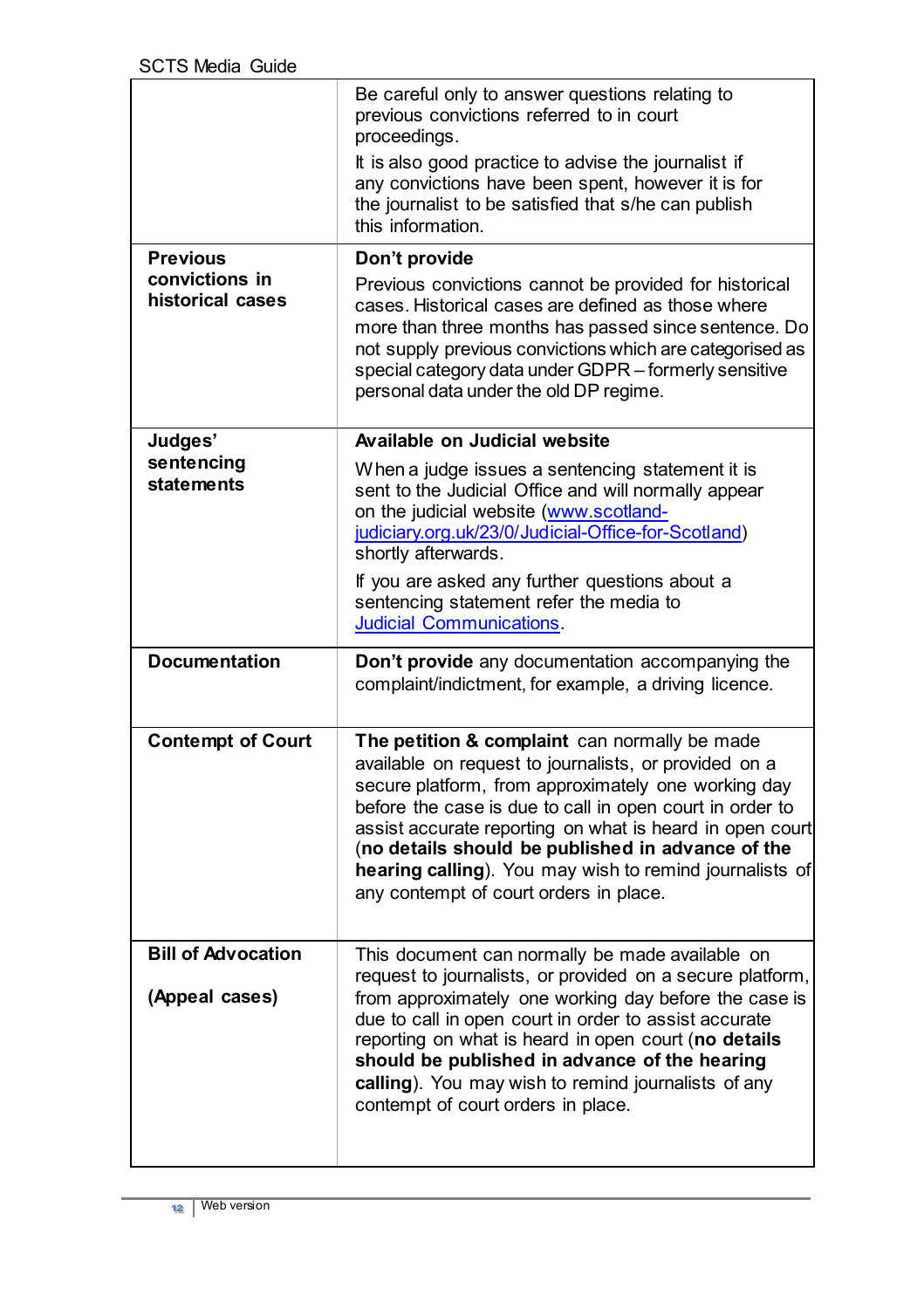| <b>Reports</b>           | Don't provide<br>We don't provide information about or contained in:<br>criminal justice social work reports<br>• psychology/psychiatric reports<br>• drugs treatment and testing reports<br>• medical reports                                                                                                   |
|--------------------------|------------------------------------------------------------------------------------------------------------------------------------------------------------------------------------------------------------------------------------------------------------------------------------------------------------------|
| <b>Reports exception</b> | There is <b>one exception</b> when part of a report has<br>been read out in open court to support a submission<br>being made. However, the report should not be<br>handed over to a journalist. Only sight of those parts<br>brought into the public domain by having been read out<br>in court can be revealed. |
|                          | You have two options. You can dictate the part of the<br>report referred to in court - making sure that you do not<br>release a third person's sensitive data. Or you can copy<br>the section referred to in court, redacting any sensitive,<br>special category data of a third party.                          |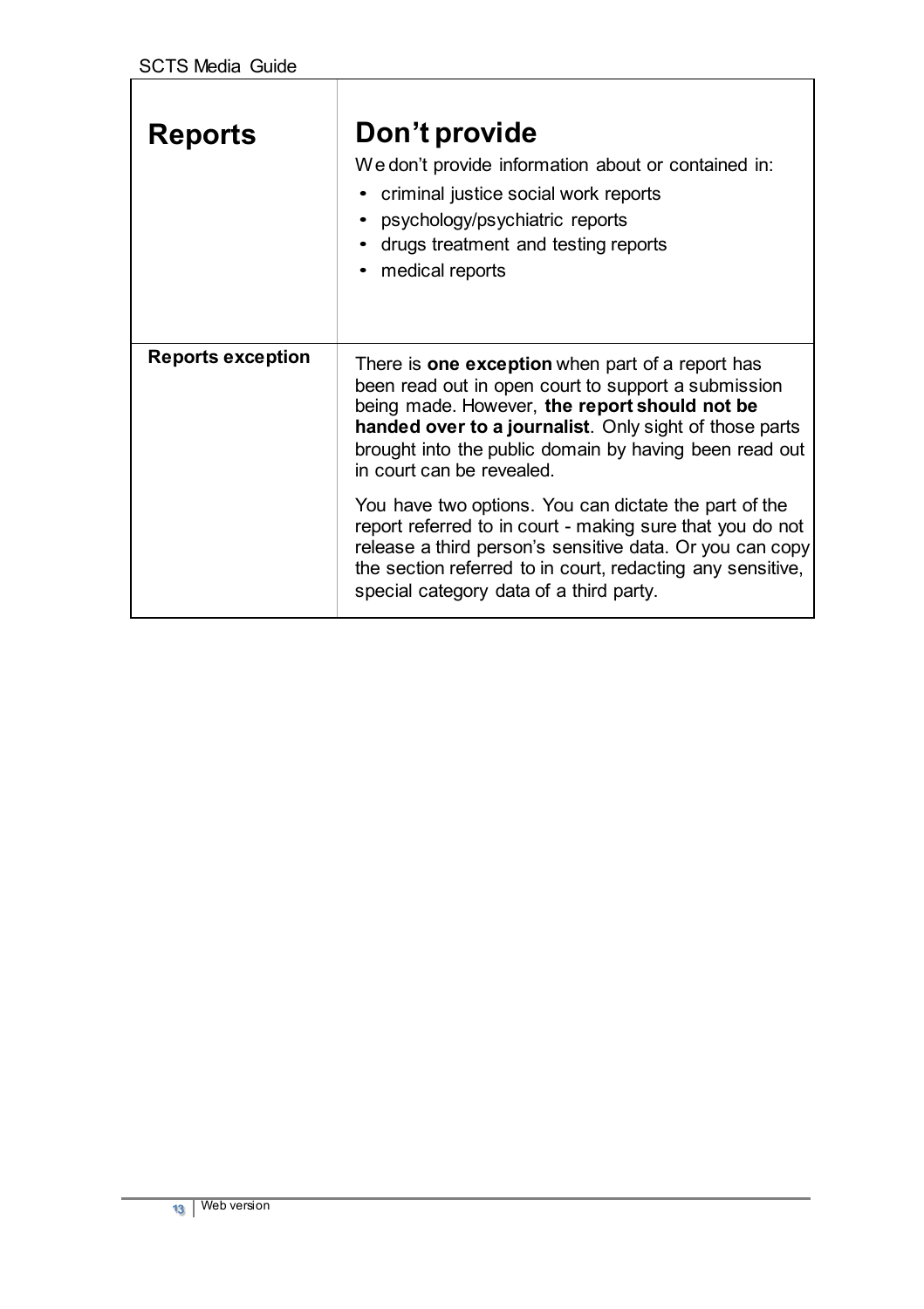### **Civil cases**

| <b>Publicly listed</b>                     | Normally you can provide                                                                                                                                                                                                                                                                                                                                                                                                                                                                                                                                                                                                                                     |
|--------------------------------------------|--------------------------------------------------------------------------------------------------------------------------------------------------------------------------------------------------------------------------------------------------------------------------------------------------------------------------------------------------------------------------------------------------------------------------------------------------------------------------------------------------------------------------------------------------------------------------------------------------------------------------------------------------------------|
| cases                                      | when and where the hearing is due to take place.                                                                                                                                                                                                                                                                                                                                                                                                                                                                                                                                                                                                             |
|                                            |                                                                                                                                                                                                                                                                                                                                                                                                                                                                                                                                                                                                                                                              |
| <b>Open Record</b>                         | Normally you can provide                                                                                                                                                                                                                                                                                                                                                                                                                                                                                                                                                                                                                                     |
|                                            | • the names of the parties and sometimes the<br>addresses (in some cases the particular<br>circumstances and right to privacy may mean that<br>an address should not be provided)                                                                                                                                                                                                                                                                                                                                                                                                                                                                            |
|                                            | • the names and addresses of legal representatives.                                                                                                                                                                                                                                                                                                                                                                                                                                                                                                                                                                                                          |
|                                            | Don't provide                                                                                                                                                                                                                                                                                                                                                                                                                                                                                                                                                                                                                                                |
|                                            | the content of the initial writ or summons - unless<br>the case has been considered in open court.<br>Then, only details of what was discussed in open<br>court can be provided to assist a journalist (who<br>was in court at the time) to produce an accurate<br>and contemporaneous report of that discussion.<br>But the journalist should not be given copies of<br>the process.                                                                                                                                                                                                                                                                        |
| <b>Open court hearing</b><br>before Record | You can provide limited access                                                                                                                                                                                                                                                                                                                                                                                                                                                                                                                                                                                                                               |
| closed                                     | If the case comes into open court for a hearing at an<br>early stage in proceedings, limited access may be given<br>to papers to allow a journalist to check the detail of what<br>took place in open court. This will apply where there<br>has been discussion in open court relating to the<br>specific averments of the case rather than merely<br>orders relating to procedural matters.                                                                                                                                                                                                                                                                 |
| <b>Closed Record</b>                       | Normally you can provide - but with explanation                                                                                                                                                                                                                                                                                                                                                                                                                                                                                                                                                                                                              |
|                                            | Before a case calls in open court, the media should not<br>be given access to the closed record. Once the case is<br>in court for debate, proof or the hearing of incidental<br>motions, journalists can usually be permitted access to<br>the closed record. This will apply where evidence has<br>been heard or there has been discussion in open court<br>relating to the specific averments of the case rather<br>than merely orders relating to procedural matters. It is<br>the journalists' responsibility to be aware of what they<br>can legally print or broadcast, but you can assist by<br>reminding them that only evidence heard in open court |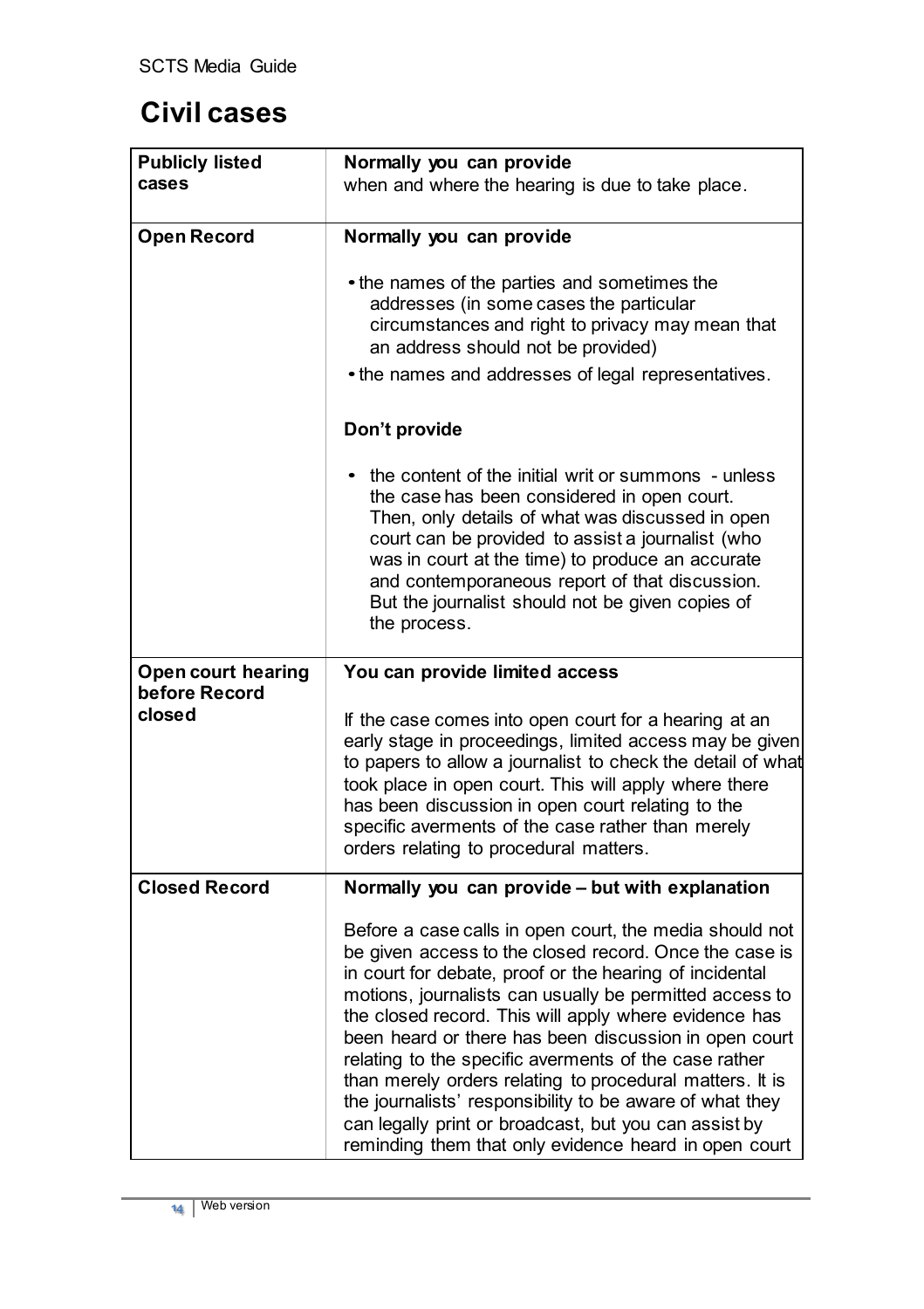|                                             | should be published. Access to the closed record is to<br>assist the media to report on what happens in court<br>accurately. Journalists should be informed not to<br>publish details from the closed record that have not<br>been brought out in evidence in open court. The<br>pleadings in the closed record merely give notice of<br>each side's case and can change. It is courteous to<br>advise parties that the media are being given access to<br>the closed record, but parties would not normally have<br>a right to object. |
|---------------------------------------------|-----------------------------------------------------------------------------------------------------------------------------------------------------------------------------------------------------------------------------------------------------------------------------------------------------------------------------------------------------------------------------------------------------------------------------------------------------------------------------------------------------------------------------------------|
| <b>Calling to settle</b>                    | You can provide limited information                                                                                                                                                                                                                                                                                                                                                                                                                                                                                                     |
|                                             | If the case is calling merely to settle, the journalist may<br>have access only to information to check what happens,<br>and is said, in open court that day.                                                                                                                                                                                                                                                                                                                                                                           |
| Interim order in open                       | You can provide limited access                                                                                                                                                                                                                                                                                                                                                                                                                                                                                                          |
| court                                       | The most common situation at a hearing in open court<br>might be for an interim order, relating to interdict or in<br>relation to contact with children. At this stage the<br>journalist could be given limited access to the writ to<br>check the names and addresses of parties and the<br>terms of the order made by the court (though not<br>necessarily the full averments). Again, remember the<br>need to consider whether issues of privacy arise.                                                                              |
| <b>Proceedings in</b><br>private            | <b>Take advice</b>                                                                                                                                                                                                                                                                                                                                                                                                                                                                                                                      |
|                                             | If proceedings take place in private, you may be able to<br>provide limited information. Explain to the judge that<br>there is media interest and ask whether it was the<br>judge's intention to exclude the public and the media.                                                                                                                                                                                                                                                                                                      |
| <b>Undefended and</b><br>simplified divorce | Normally you can confirm the outcome                                                                                                                                                                                                                                                                                                                                                                                                                                                                                                    |
| procedure                                   | Undefended divorce actions and those proceeding<br>under the simplified procedure are dealt with in<br>chambers. The pleadings are confidential as no<br>proceedings have taken place in open court. But the<br>fact that the court grants decree of divorce can be<br>made known. The media would be entitled only to the<br>names of parties and solicitors and the date on which<br>decree was granted.                                                                                                                              |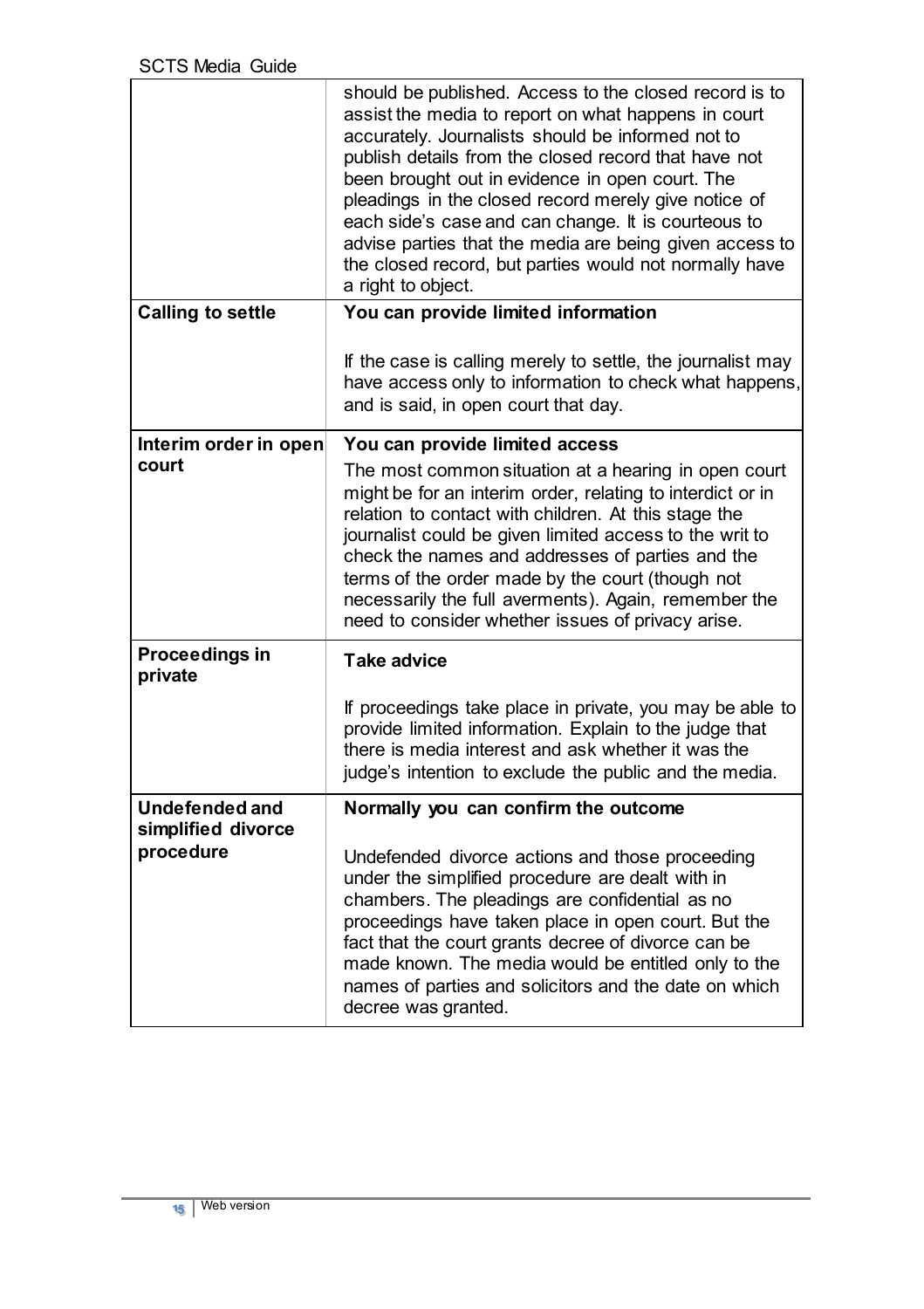| <b>SCTS Media Guide</b>                                                   |                                                                                                                                                                                                                                                                                                                                                                                                                                      |
|---------------------------------------------------------------------------|--------------------------------------------------------------------------------------------------------------------------------------------------------------------------------------------------------------------------------------------------------------------------------------------------------------------------------------------------------------------------------------------------------------------------------------|
| <b>Adoption</b>                                                           | <b>Aways confidential</b>                                                                                                                                                                                                                                                                                                                                                                                                            |
|                                                                           | Always assume that these proceedings are entirely<br>confidential. Section 109 of the Adoption and Children<br>(Scotland) Act 2007 provides that any proceedings<br>relating to adoption are to be heard and determined in<br>private unless the court otherwise directs. If there is a<br>proof, the court may issue a judgment, but that would<br>usually be published in anonymised form so that parties<br>cannot be identified. |
| Defended divorce,                                                         | You can provide limited information                                                                                                                                                                                                                                                                                                                                                                                                  |
| separation,<br>dissolution/annul-<br>ment of civil<br><b>partnerships</b> | The Judicial Proceedings (Regulation of Reports)<br>Act 1926 restricts the publication of particulars<br>about these forms of civil cases. Only the following<br>particulars may be published:                                                                                                                                                                                                                                       |
|                                                                           | • the names, addresses and occupations of parties<br>and their witnesses                                                                                                                                                                                                                                                                                                                                                             |
|                                                                           | a concise statement of the craves, defences and<br>٠<br>counterclaim in respect of which evidence has<br>been given                                                                                                                                                                                                                                                                                                                  |
|                                                                           | • submissions on points of law and the court's<br>decision on them                                                                                                                                                                                                                                                                                                                                                                   |
|                                                                           | • the judge's summing up and judgment                                                                                                                                                                                                                                                                                                                                                                                                |
|                                                                           | The general disclosure principles apply.                                                                                                                                                                                                                                                                                                                                                                                             |
| Summary cause /<br><b>Simple Procedure</b>                                | The claim and any pleadings lodged by the pursuer or<br>defender may only be provided in order to assist<br>accurate and contemporaneous reporting of the case<br>once evidence has been led in open court and only to<br>that extent.                                                                                                                                                                                               |
|                                                                           | The claim and supporting documents may have been<br>drafted by an individual with no legal training. Where<br>there are concerns over sensitivity and/or the content, a<br>view may be sought from the presiding sheriff.                                                                                                                                                                                                            |
|                                                                           | Where a case is undefended and has been dealt with in<br>chambers this is an administrative process. Details of<br>the claim and pleadings may not be released as no<br>proceedings have taken place in open court.                                                                                                                                                                                                                  |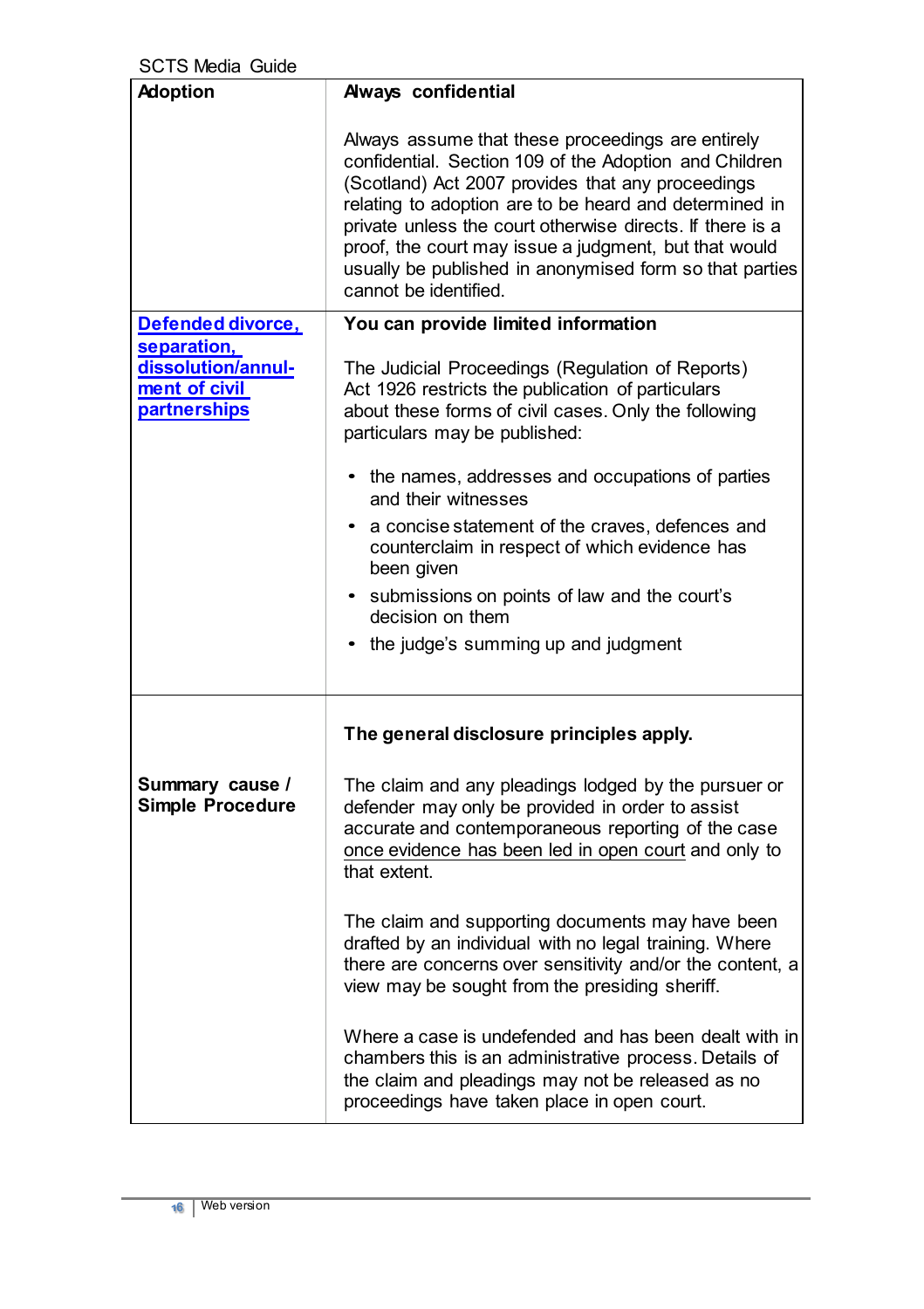#### SCTS Media Guide

| <b>Miscellaneous</b><br><b>Summary</b>                               | <b>Consider the statute</b>                                                                                                                                                                                                                                                                                                                                                                                                                                                                                                                                                                                                   |
|----------------------------------------------------------------------|-------------------------------------------------------------------------------------------------------------------------------------------------------------------------------------------------------------------------------------------------------------------------------------------------------------------------------------------------------------------------------------------------------------------------------------------------------------------------------------------------------------------------------------------------------------------------------------------------------------------------------|
| <b>Applications</b><br>including Proceeds<br>of Crime<br>proceedings | In Summary Applications proceeding under statute,<br>the terms of the particular statute should be<br>considered as to whether there is a restriction on the<br>information that can be provided.                                                                                                                                                                                                                                                                                                                                                                                                                             |
|                                                                      | In some situations the very existence of the<br>proceedings must remain confidential.                                                                                                                                                                                                                                                                                                                                                                                                                                                                                                                                         |
|                                                                      | A number of statutes require proceedings to take place<br>in private. For example an application for a restraint<br>order under section 28 of the Proceeds of Crime<br>(Scotland) Act 1995, must be heard in a closed court.<br>Where the statute makes specific provision about the<br>openness of proceedings this will have a bearing on the<br>information which may be provided. This needs to be<br>checked on an individual basis.                                                                                                                                                                                     |
|                                                                      | Notwithstanding the general principle that justice must be<br>seen to be done, there can of course be sensitivities<br>surrounding the orders granted, e.g. in relation to<br>Proceeds of Crime and interim orders of court prior to<br>service of the writ, in relation to which publication of any<br>details may well have an adverse effect on the<br>proceedings. The fact that some hearings are heard in<br>private does not always necessarily infer that the court's<br>intention would be to exclude the media. They may be<br>able to be present but would be subject to any restrictions<br>imposed by the court. |
|                                                                      | If proceedings take place in private, you may be able to<br>provide limited information in relation to the orders<br>granted. There may, however, be good reason why<br>details may not be shared at this stage, as to do so may<br>risk having a detrimental effect on the proceedings.                                                                                                                                                                                                                                                                                                                                      |
|                                                                      | Explain to the judge that there is media interest and ask<br>whether it was the judge's intention to exclude the public<br>and the media from the hearing and enquire as to what<br>extent any information relating to the case might be<br>shared with the media at this stage for the purposes of<br>publication.                                                                                                                                                                                                                                                                                                           |
|                                                                      | Subject to this judicial direction, general principles apply<br>and detailed information contained in the averments may<br>only be released at such time as they have been aired in<br>open court, and only to that degree. This is to aid<br>accuracy and contemporaneous reporting of proceedings.                                                                                                                                                                                                                                                                                                                          |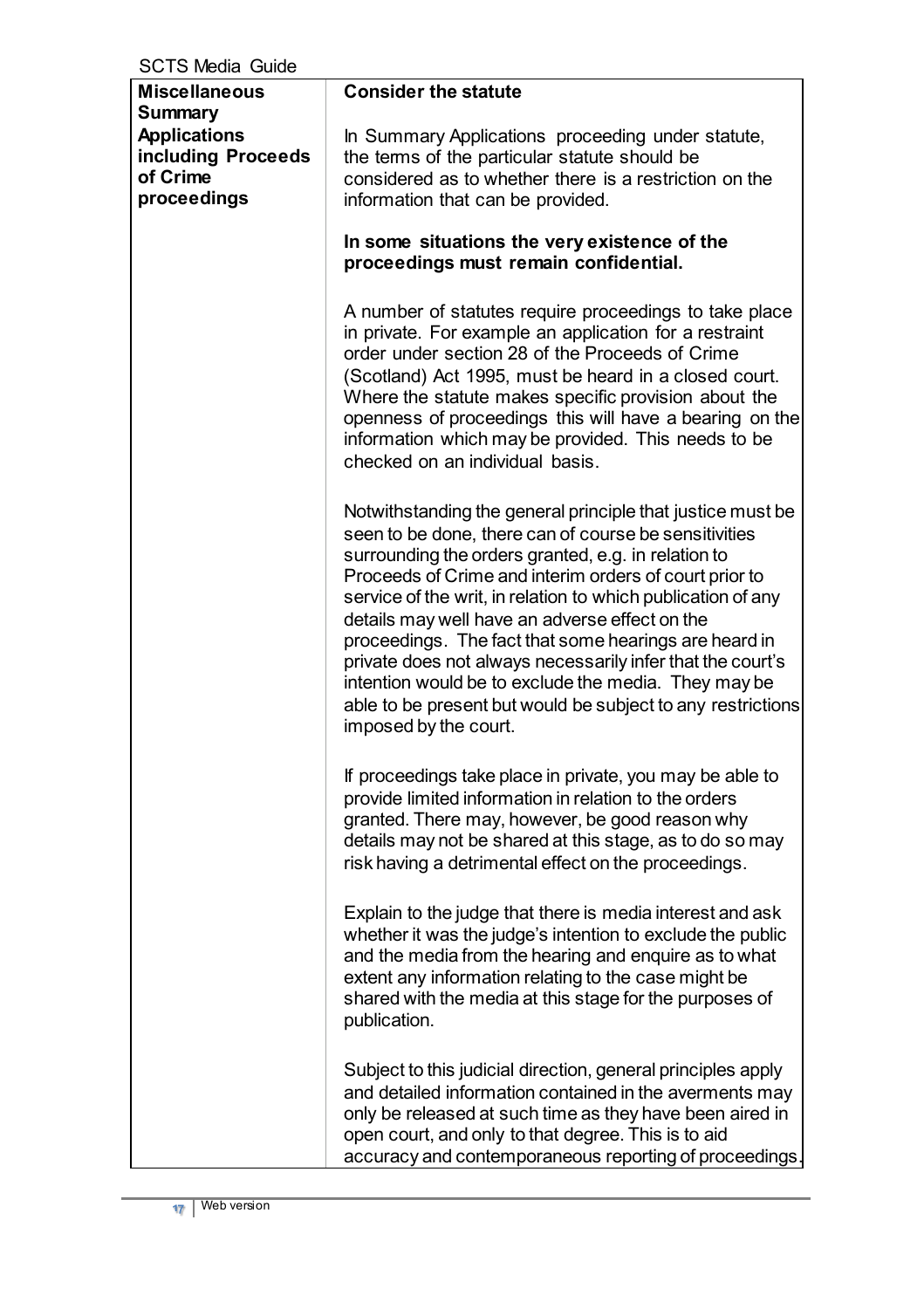### **Civil/Criminal - General**

### **Joint minutes / character references**

| <b>Joint minutes</b><br>lodged in court | Normally provided if read out                                                                                                                                                                                                                                                                                                                                                                                                                                                                                                                                                                                                                                                                                                         |
|-----------------------------------------|---------------------------------------------------------------------------------------------------------------------------------------------------------------------------------------------------------------------------------------------------------------------------------------------------------------------------------------------------------------------------------------------------------------------------------------------------------------------------------------------------------------------------------------------------------------------------------------------------------------------------------------------------------------------------------------------------------------------------------------|
|                                         | If the joint minute has been read out in full in open<br>court it can be shown to the media. If it has not been<br>read out in open court, it can not be shown. If the<br>minute has been referred to in open court but not<br>read out it is best to check with the judge as to what<br>information can or can not be provided.                                                                                                                                                                                                                                                                                                                                                                                                      |
| <b>Character</b>                        | Normally provided if read out                                                                                                                                                                                                                                                                                                                                                                                                                                                                                                                                                                                                                                                                                                         |
| references/letters of<br>mitigation     | If the letter has been read out in open court it can be<br>provided to the media to assist accuracy but data<br>protection considerations mean that personal details<br>can not be released such as the name and address<br>of third parties. If only part of the letter has been read<br>out then only provide that part to the journalist.                                                                                                                                                                                                                                                                                                                                                                                          |
| Not read out                            | <b>Take advice</b>                                                                                                                                                                                                                                                                                                                                                                                                                                                                                                                                                                                                                                                                                                                    |
|                                         | If the letter has not been read out (even if it has<br>been referred to) then the position is less straight-<br>forward. The clerk should clarify with the judge what<br>information can be released.                                                                                                                                                                                                                                                                                                                                                                                                                                                                                                                                 |
| <b>Productions</b>                      | <b>Consideration must be taken</b>                                                                                                                                                                                                                                                                                                                                                                                                                                                                                                                                                                                                                                                                                                    |
|                                         | If the content of a written production was brought out<br>in evidence in open court, it may be permissible to<br>allow access to check details to ensure accurate<br>reporting at the end of proceedings.<br>However, care must be taken if only a part of a<br>production was referred to in open court. You will<br>need to confirm with the presiding judge what can<br>be made available to the media.<br>If a request is made to see a production before a trial<br>or hearing has finished, you should place the request<br>before the presiding judge.<br>At the conclusion of proceedings, if the media are<br>interested in access to photographs, audio material or<br>CCTV footage in a criminal case, they should contact |
|                                         | the Crown Communications Office. In civil proceedings<br>the presiding sheriff should be consulted prior to<br>affording access to any such productions in the case.                                                                                                                                                                                                                                                                                                                                                                                                                                                                                                                                                                  |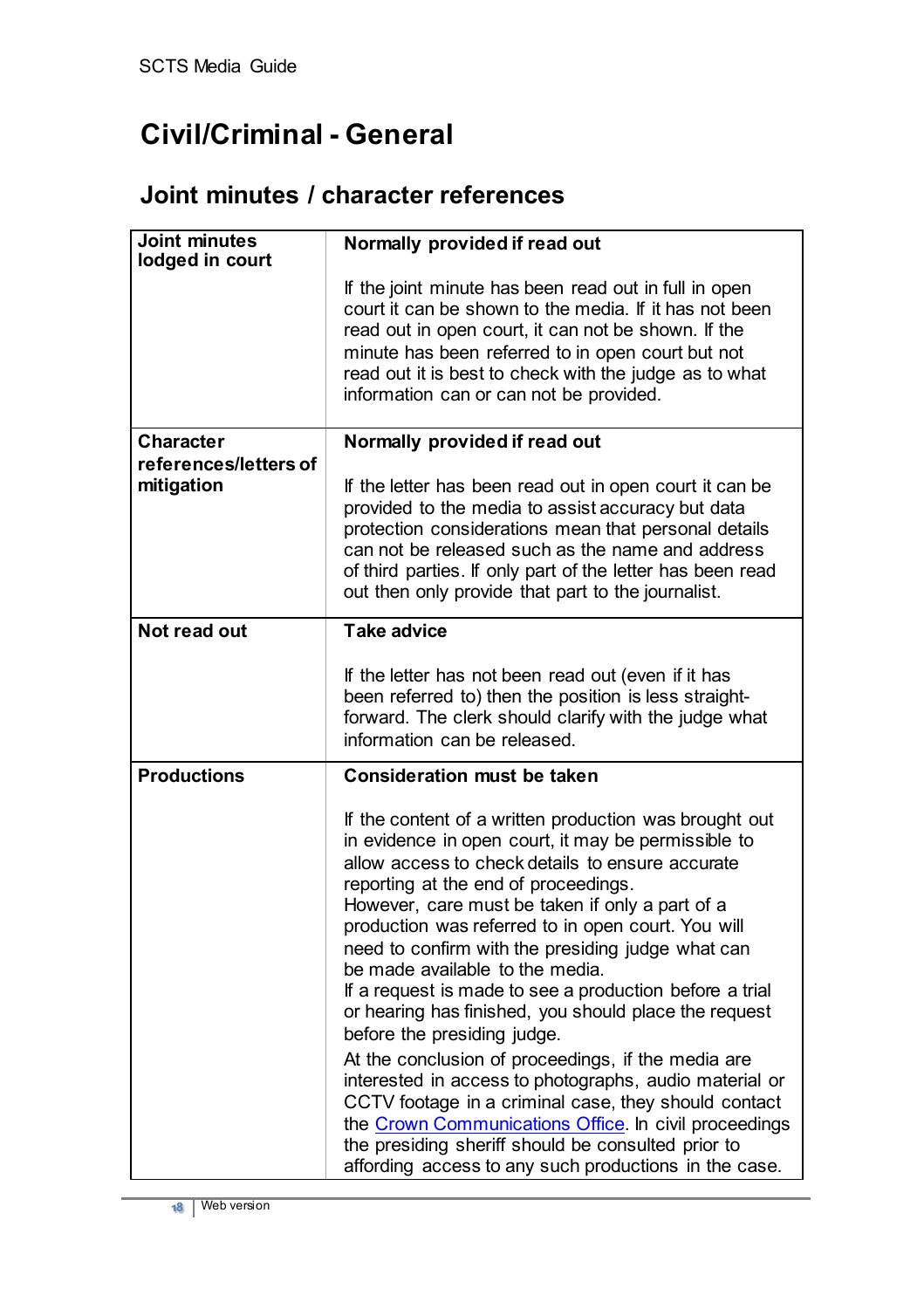### **Historical criminal cases**

| <b>Historical</b><br>criminal cases | Historical cases for the purposes of this Guide are defined<br>as those where more than three months has passed since<br>sentence. This is to accommodate quarterly periodicals<br>reporting contemporaneously.                                                      |
|-------------------------------------|----------------------------------------------------------------------------------------------------------------------------------------------------------------------------------------------------------------------------------------------------------------------|
|                                     | <b>Provide limited information</b>                                                                                                                                                                                                                                   |
|                                     | You need to determine whether the case resulted in an<br>acquittal or a conviction.                                                                                                                                                                                  |
| <b>Acquittal</b>                    | For an <b>acquittal</b> you can provide the following information<br>if:                                                                                                                                                                                             |
|                                     | The case was heard in open court.                                                                                                                                                                                                                                    |
|                                     | No reporting restrictions were imposed.                                                                                                                                                                                                                              |
|                                     | The journalist can provide sufficient information to<br>unambiguously identify the case.                                                                                                                                                                             |
|                                     | If these conditions are met, you can provide:                                                                                                                                                                                                                        |
|                                     | the accused's name, date of birth and address area -<br>This should be the city or town (e.g. Perth). If the<br>address is a small village, or you are unsure of its size,<br>then you should provide the council area (e.g. East<br>Lothian).                       |
|                                     | high level charge -<br>This is the location, date and general description of the<br>charge, e.g. murder or breach of the peace but not<br>specific details of the charge e.g. not how the murder or<br>breach of the peace was carried out, names of victims<br>etc. |
|                                     | You can confirm whether the finding was not guilty, not<br>proven, or acquitted - no case to answer                                                                                                                                                                  |
| <b>Absolute</b><br><b>Discharge</b> | In summary proceedings the court can impose an absolute<br>discharge by way of sentence without proceeding to<br>conviction. The above criteria for Acquittal would apply.                                                                                           |
| <b>Conviction</b>                   | For a <b>conviction</b> , you can provide the following if:                                                                                                                                                                                                          |
|                                     | The conviction is not rehabilitated (spent).                                                                                                                                                                                                                         |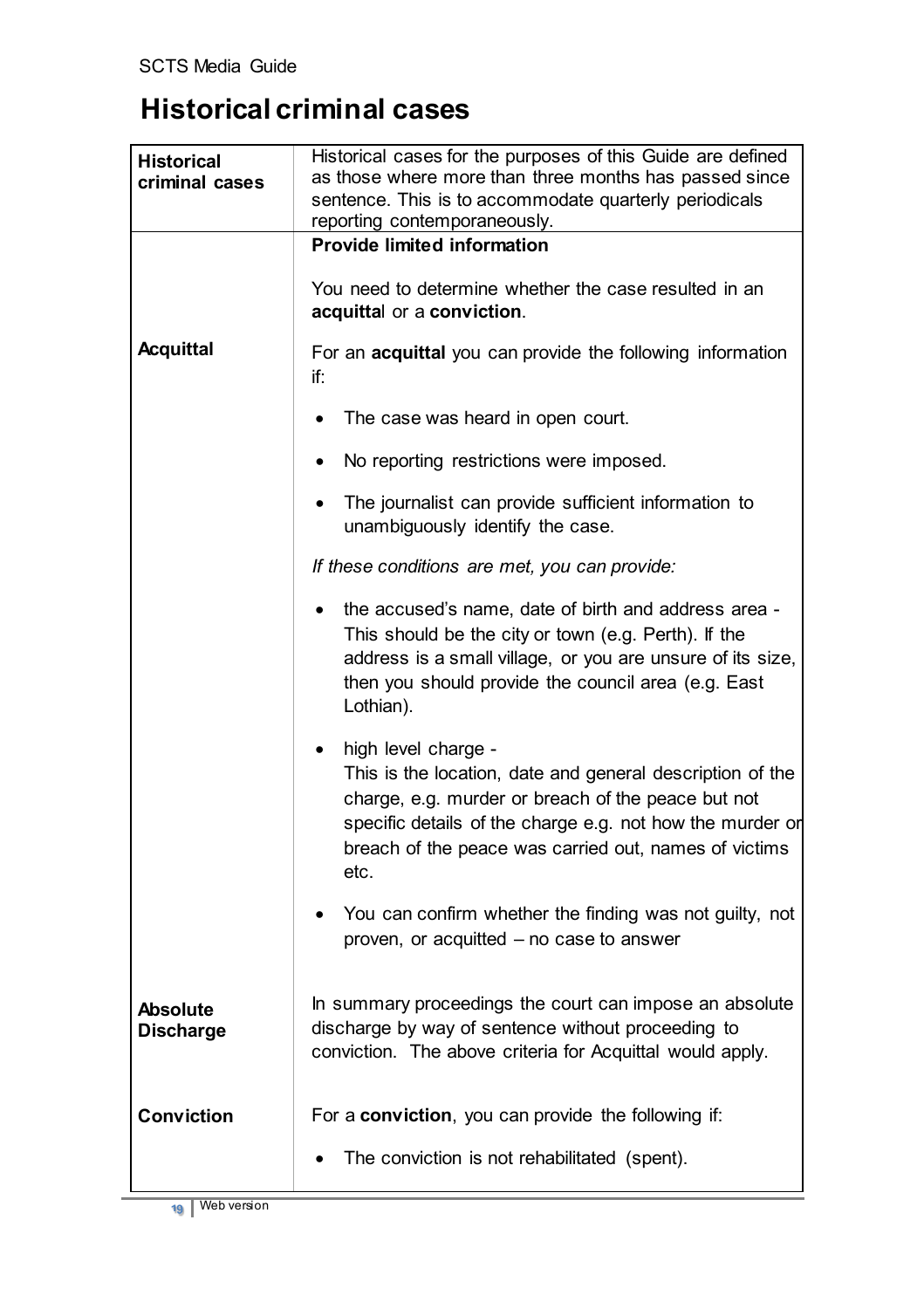|                         | The case and evidence were heard in open court<br>$\bullet$                                                                                                                                                                                                                                                                            |
|-------------------------|----------------------------------------------------------------------------------------------------------------------------------------------------------------------------------------------------------------------------------------------------------------------------------------------------------------------------------------|
|                         | No reporting restrictions were imposed.                                                                                                                                                                                                                                                                                                |
|                         | The journalist can provide sufficient information to<br>unambiguously identify the case.                                                                                                                                                                                                                                               |
|                         | It has not been overturned on appeal                                                                                                                                                                                                                                                                                                   |
|                         | If these conditions are met, you can provide:                                                                                                                                                                                                                                                                                          |
|                         | the accused's name, date of birth and address area<br>(same as above)                                                                                                                                                                                                                                                                  |
|                         | charge details, but not the identification of a complainer<br>named in the charge. The one exception is if the<br>complainer has died. A journalist would be expected to<br>provide evidence of the death unless the charge is<br>murder.                                                                                              |
| Information not         | Don't provide                                                                                                                                                                                                                                                                                                                          |
| provided at the<br>time | Do not provide details that would not have been<br>provided at the time, for example information from a<br><b>Criminal Justice Social Work Report.</b>                                                                                                                                                                                 |
| <b>Previous</b>         | Don't provide                                                                                                                                                                                                                                                                                                                          |
| convictions             | Don't supply previous convictions as they are sensitive<br>personal data and some may be spent.                                                                                                                                                                                                                                        |
| Case deserted           | <b>Provide limited information</b>                                                                                                                                                                                                                                                                                                     |
| before evidence<br>led. | You can confirm a case was called and deserted but<br>should not give details of the charge, accused's address<br>or date of birth. Because these cases do not become<br>spent, to keep it in the public domain indefinitely would<br>be unfair to the accused who must be treated as<br>innocent and whose privacy must be respected. |
| <b>Sensitive or</b>     | <b>Take advice</b>                                                                                                                                                                                                                                                                                                                     |
| unusual                 | If there is anything sensitive or unusual about the case<br>you may want to take advice from a senior colleague.                                                                                                                                                                                                                       |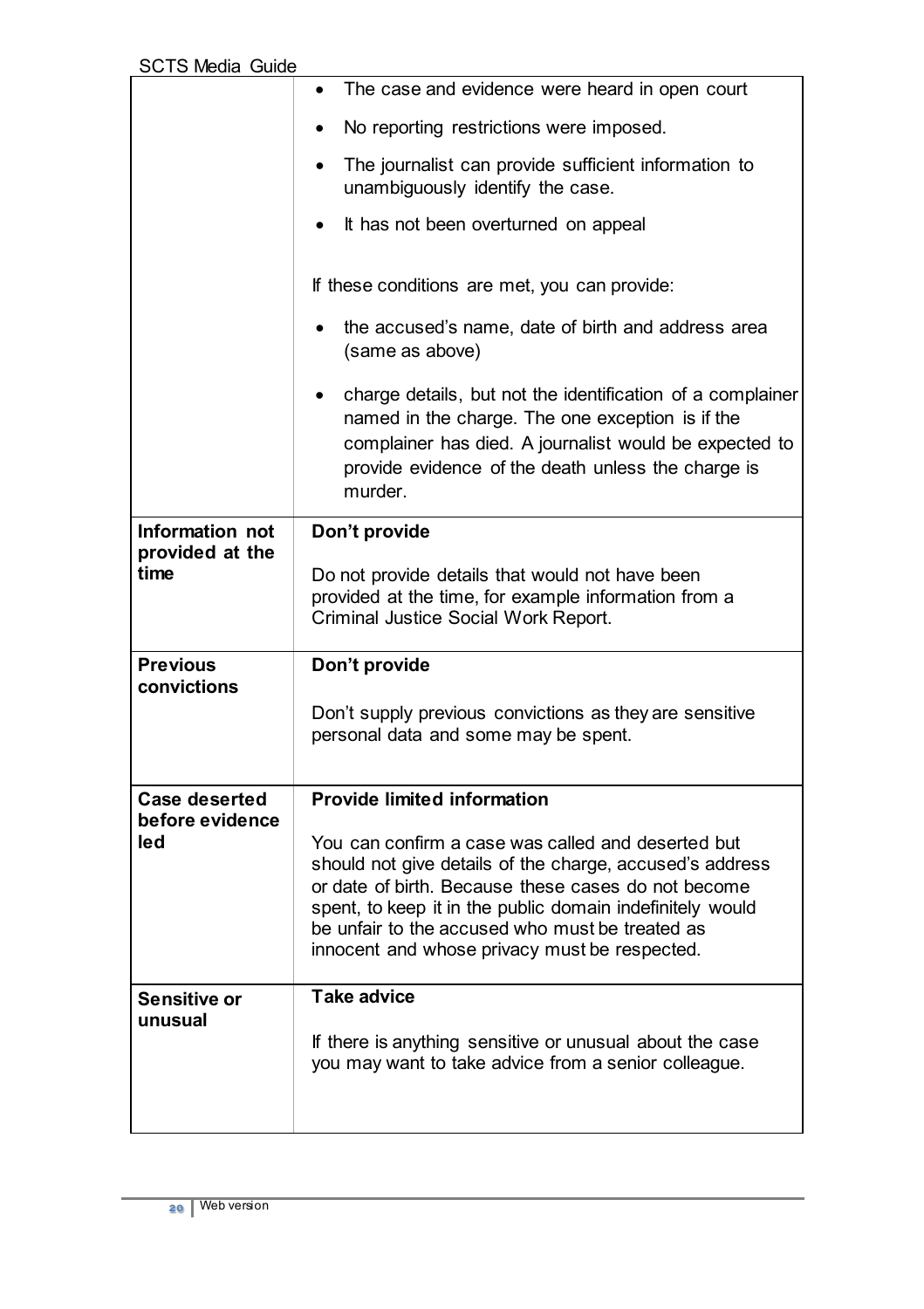| <b>Rehabilitated</b><br>(spent)<br>convictions | If a conviction is spent it should be treated as though it<br>never existed. Queries in respect of historical<br>convictions where the conviction is either spent or did<br>not in fact occur should be answered by saying that:<br>"There is no available conviction information on this<br>matter". This avoids making it explicit whether or not<br>there is a spent conviction. |
|------------------------------------------------|-------------------------------------------------------------------------------------------------------------------------------------------------------------------------------------------------------------------------------------------------------------------------------------------------------------------------------------------------------------------------------------|
|                                                | Further information on spent convictions can be found<br>at: https://www.gov.scot/publications/disclosure-periods-<br>previous-convictions-alternatives-prosecution-scotland-<br>under-rehabilitation-offenders-act-1974/                                                                                                                                                           |

# **Ad hoc enquiries**

| Ad hoc enquiries | Don't provide                                                                                                                                                                                                                                                                                                       |
|------------------|---------------------------------------------------------------------------------------------------------------------------------------------------------------------------------------------------------------------------------------------------------------------------------------------------------------------|
|                  | Our aim is to support contemporaneous reporting from<br>court so vague or unspecific questions should not be<br>answered. Data protection legislation also provides that<br>disclosure of personal data should be proportionate, in<br>other words, only so much information as is necessary<br>should be released. |
|                  | Do not answer questions such as:<br>• Can you tell me if James Smith of the High Street<br>has a criminal record?                                                                                                                                                                                                   |
|                  | • Are there any other civil actions against Jones<br>and Co.?                                                                                                                                                                                                                                                       |
|                  | • There was a case up the other week about a man<br>who assaulted his wife, who was that?                                                                                                                                                                                                                           |

### **Reporting restrictions**

| Delay to reporting | Warn the media                                                                                                                                                                                                                                                                                                                  |
|--------------------|---------------------------------------------------------------------------------------------------------------------------------------------------------------------------------------------------------------------------------------------------------------------------------------------------------------------------------|
|                    | Section 4(2) of the Contempt of Court Act 1981 allows the<br>court to order that any reporting of proceedings be delayed<br>for such time as the court considers necessary to avoid<br>prejudicing the administration of justice. The provision<br>applies to both criminal and civil cases.                                    |
|                    | The media are not often excluded from a court when it is<br>closed to the public, but they are expected to respect the<br>court's wishes by restricting what they publish and it is their<br>responsibility to ensure they stay within the law. However,<br>you may wish to remind a journalist of any imposed<br>restrictions. |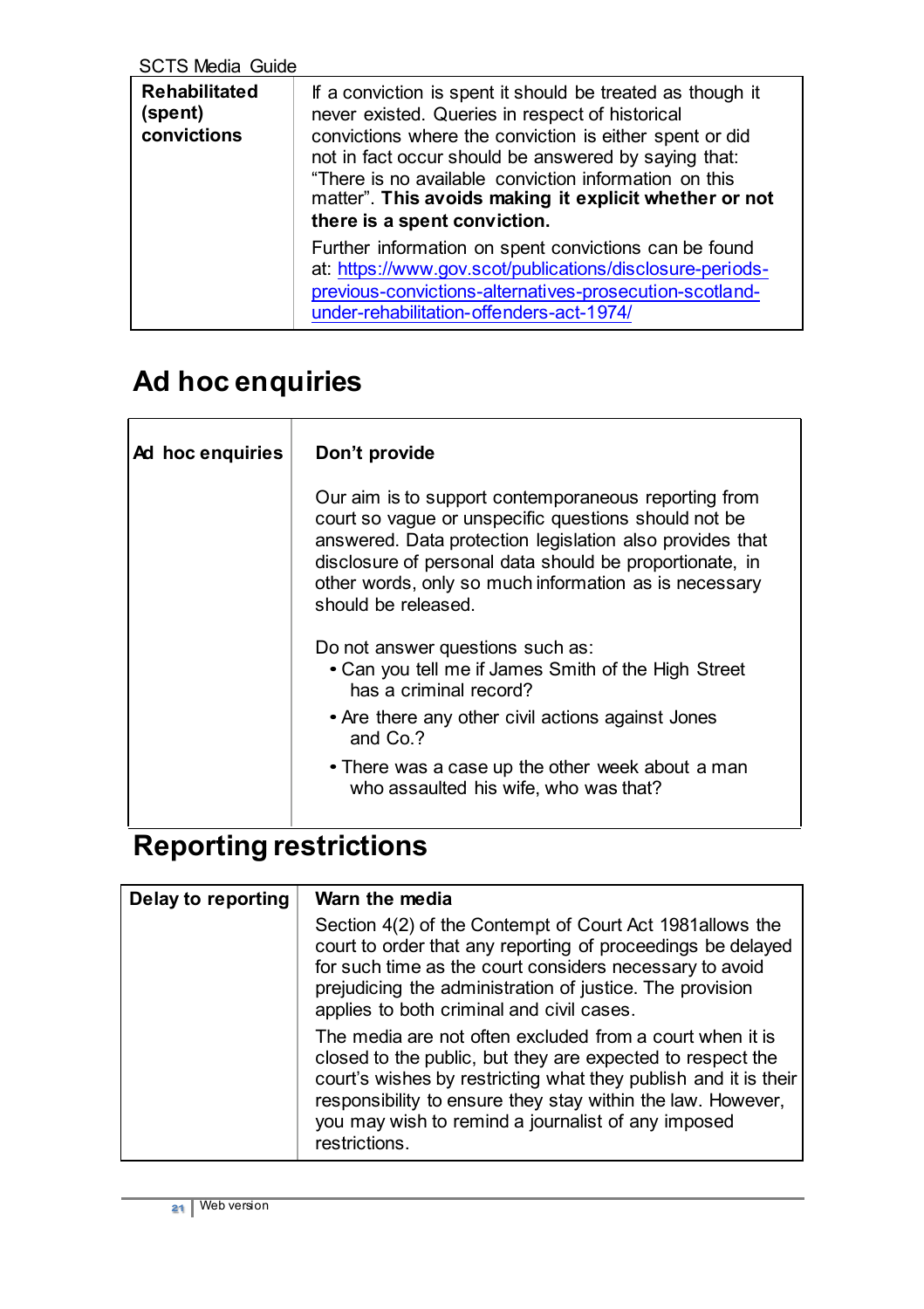|                                        | In criminal cases, orders are normally concluded on<br>conviction but should be double checked<br>Journalists can apply to have a restriction lifted using form<br>56.3 which can be found on our website under Rules and<br><b>Practice/Criminal Procedure Rules/chapter 56.3</b><br>In civil proceedings, equivalent procedures are provided for<br>in the Court of Session Rules 102.3 and the Sheriff Court -<br>Civil Procedure Rules 48.3 (also on the website)                                                                                                                                                                                                                                                                                                                                                                             |
|----------------------------------------|---------------------------------------------------------------------------------------------------------------------------------------------------------------------------------------------------------------------------------------------------------------------------------------------------------------------------------------------------------------------------------------------------------------------------------------------------------------------------------------------------------------------------------------------------------------------------------------------------------------------------------------------------------------------------------------------------------------------------------------------------------------------------------------------------------------------------------------------------|
| Interim delay to<br>reporting          | <b>For Information</b>                                                                                                                                                                                                                                                                                                                                                                                                                                                                                                                                                                                                                                                                                                                                                                                                                            |
|                                        | Judges can also issue Interim Reporting Restriction<br>Orders. When these are issued, interested parties can<br>make representations within two days. The media will be<br>notified by email of Interim Orders. If representations are<br>made, a hearing will be held. If not, the Interim Order will<br>be put before the Court in chambers. The Order will then<br>either be recalled or made final (with or without changes).<br>The media will again be notified of this outcome and Final<br>Orders will be published on our website. If the media wish<br>to be added to the notification email list they should contact<br>supreme.courts@scotcourts.gov.uk. Journalists wishing to<br>make representations can be directed to the relevant<br>pieces of legislation for <i>criminal proceedings</i> and for <i>civil</i><br>proceedings. |
| <b>Information</b><br>withheld in open | Don't provide                                                                                                                                                                                                                                                                                                                                                                                                                                                                                                                                                                                                                                                                                                                                                                                                                                     |
| court                                  | Section 11 of the Contempt of Court Act 1981 allows<br>information, such as a witness's name, to be withheld from<br>the public and prohibited from publication. In such<br>circumstance it is common for the court to allow a witness<br>to write down his or her address rather than reveal it in<br>evidence.                                                                                                                                                                                                                                                                                                                                                                                                                                                                                                                                  |
| Court closed,                          | Don't provide                                                                                                                                                                                                                                                                                                                                                                                                                                                                                                                                                                                                                                                                                                                                                                                                                                     |
| journalist not<br>present              | If a court has been closed and a journalist was not<br>present, you can confirm that a hearing took place but<br>should clarify with the judge what, if any, information may<br>be disclosed.                                                                                                                                                                                                                                                                                                                                                                                                                                                                                                                                                                                                                                                     |
| <b>Contempt of court</b>               | <b>Provided on website</b>                                                                                                                                                                                                                                                                                                                                                                                                                                                                                                                                                                                                                                                                                                                                                                                                                        |
| orders                                 | The media can be referred to the SCTS website for a list of<br>contempt of court orders under 'Current Business'<br>http://www.scotcourts.gov.uk/current-business/court-<br>notices/contempt-of-court-orders . If they request details of<br>a contempt of court order refer them to the court<br>concerned.                                                                                                                                                                                                                                                                                                                                                                                                                                                                                                                                      |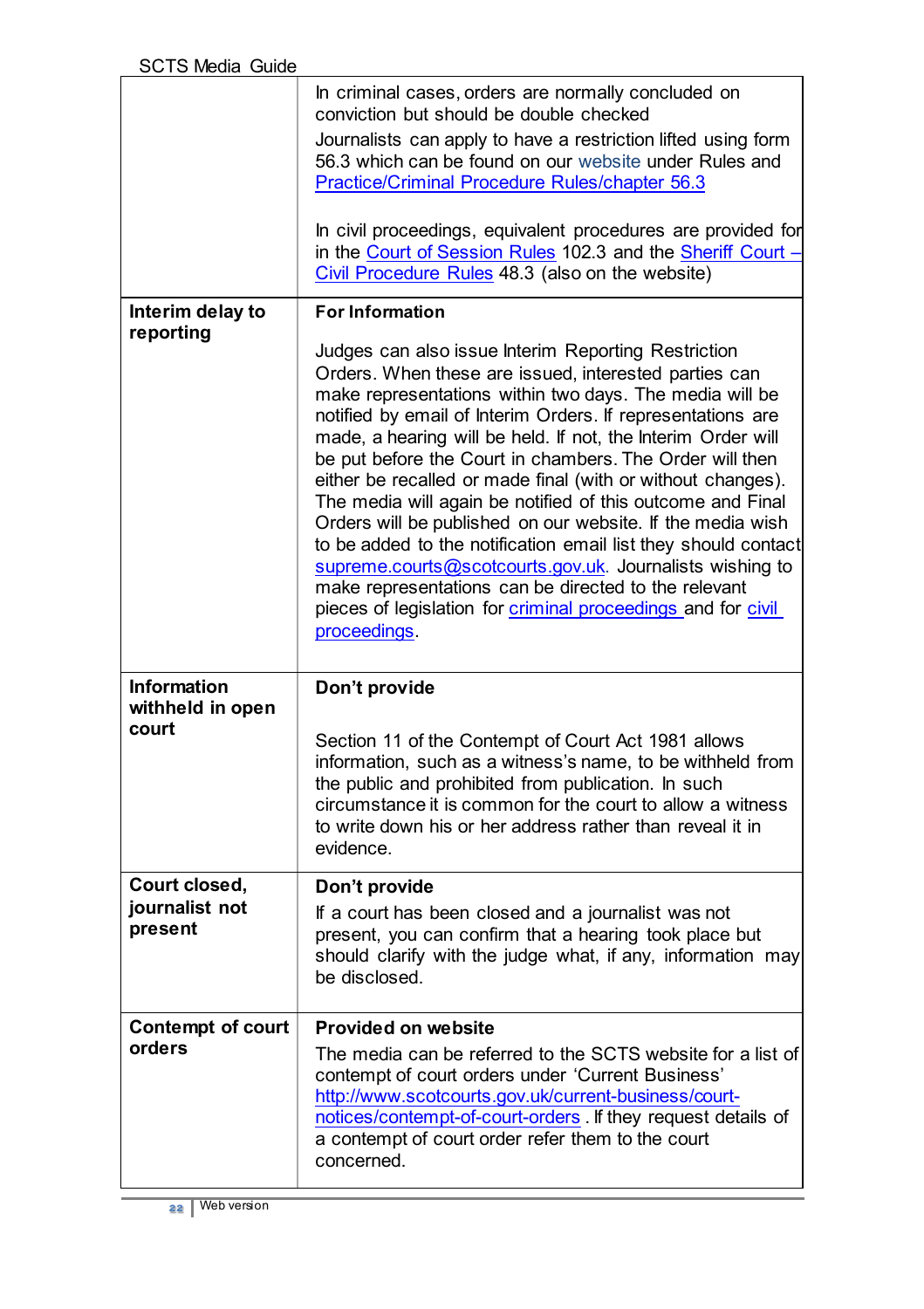<span id="page-22-0"></span>

| <b>SCTS Media Guide</b>  |                                                                                                                                                                                                                                                                                                                                                                                                                                                                                                                                                                                                                                                                                                                                                                                                                                                                                                                                                                                                                                                                                                                                                                                                                                                                                                                                                                                                                                                                                                                          |
|--------------------------|--------------------------------------------------------------------------------------------------------------------------------------------------------------------------------------------------------------------------------------------------------------------------------------------------------------------------------------------------------------------------------------------------------------------------------------------------------------------------------------------------------------------------------------------------------------------------------------------------------------------------------------------------------------------------------------------------------------------------------------------------------------------------------------------------------------------------------------------------------------------------------------------------------------------------------------------------------------------------------------------------------------------------------------------------------------------------------------------------------------------------------------------------------------------------------------------------------------------------------------------------------------------------------------------------------------------------------------------------------------------------------------------------------------------------------------------------------------------------------------------------------------------------|
| Media excluded           | <b>Take advice</b>                                                                                                                                                                                                                                                                                                                                                                                                                                                                                                                                                                                                                                                                                                                                                                                                                                                                                                                                                                                                                                                                                                                                                                                                                                                                                                                                                                                                                                                                                                       |
|                          | You should clarify with the judge if any information<br>can be provided.                                                                                                                                                                                                                                                                                                                                                                                                                                                                                                                                                                                                                                                                                                                                                                                                                                                                                                                                                                                                                                                                                                                                                                                                                                                                                                                                                                                                                                                 |
| Vulnerable person        | <b>Take advice</b>                                                                                                                                                                                                                                                                                                                                                                                                                                                                                                                                                                                                                                                                                                                                                                                                                                                                                                                                                                                                                                                                                                                                                                                                                                                                                                                                                                                                                                                                                                       |
|                          | Cases may call behind closed doors if the accused or<br>appellant is a vulnerable person. Check with the<br>presiding judge as to whether the hearing was in open<br>court and what information can be provided.                                                                                                                                                                                                                                                                                                                                                                                                                                                                                                                                                                                                                                                                                                                                                                                                                                                                                                                                                                                                                                                                                                                                                                                                                                                                                                         |
| <b>Children under 18</b> | <b>Prohibited</b>                                                                                                                                                                                                                                                                                                                                                                                                                                                                                                                                                                                                                                                                                                                                                                                                                                                                                                                                                                                                                                                                                                                                                                                                                                                                                                                                                                                                                                                                                                        |
|                          | Subject to any directions of the court (which are<br>provided for in this section of the Act), Section 47 of<br>the Criminal Procedure (Scotland) Act 1995 prohibits<br>the publication of the name, address, school or any<br>particulars calculated to lead to the identification of any<br>person under the age of 18 who is an accused, victim<br>or witness in criminal proceedings. This applies even<br>when such details are revealed in open court. The<br>media may apply to have this restriction lifted through<br>a court motion or by lodging a formal minute.<br>Where a person under the age of 18 years is<br>concerned in the proceedings as a witness only, and<br>no one against whom the proceedings are taken is<br>under the age of 18 years, the requirements shall not<br>apply unless the court so directs.<br>Formerly the Act covered children under the age of<br>16. This change applies only to cases reported to<br>the PF on or after 1 September 2015.<br>Section 46 of the Children and Young Persons (Scotland)<br>Act 1937 applies to civil proceedings and allows the court<br>to make an order prohibiting publication of details<br>calculated to lead to the identification of a person under 17<br>years of age concerned in the proceedings. Section 44 of<br>the Children (Scotland) Act 1995 prohibits the publication<br>of information that identifies, or is likely to identify, a child<br>concerned in proceedings at, or in connection with, a<br>children's hearing. |
|                          |                                                                                                                                                                                                                                                                                                                                                                                                                                                                                                                                                                                                                                                                                                                                                                                                                                                                                                                                                                                                                                                                                                                                                                                                                                                                                                                                                                                                                                                                                                                          |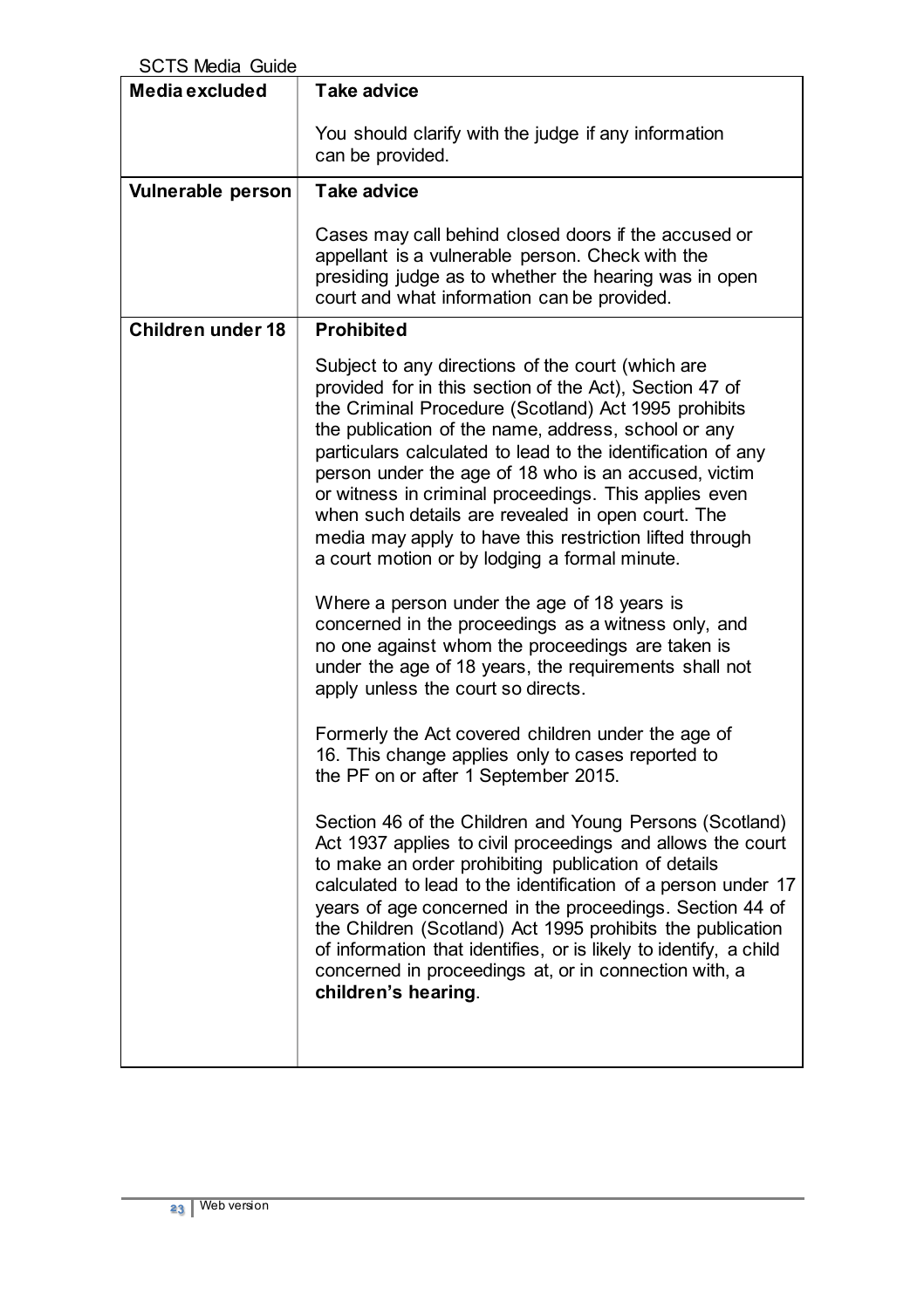| <b>SCTS Media Guide</b>                      |                                                                                                                                                                                                                                                                                                                                                         |
|----------------------------------------------|---------------------------------------------------------------------------------------------------------------------------------------------------------------------------------------------------------------------------------------------------------------------------------------------------------------------------------------------------------|
| <b>Medical</b><br>information                | <b>Prohibited</b><br>The Judicial Proceedings (Regulation of Reports) Act 1926<br>prohibits the publication of indecent matters or matters<br>medical, surgical or psychological arising in judicial<br>proceedings.                                                                                                                                    |
| Jury                                         | Warn the media<br>It is helpful to point out that any information heard outwith<br>the presence of the jury should not be reported until the<br>conclusion of the proceedings against the accused.                                                                                                                                                      |
| <b>Witness</b><br>Anonymity<br><b>Orders</b> | Make a note<br>These orders, which call for the identity of a witness to<br>remain anonymous, are published like a 'note of order'<br>rather than like a 'contempt of court order'. What<br>measures have been authorised should be highlighted in<br>the court papers. You need to be careful not to reveal the<br>witness's identity unintentionally. |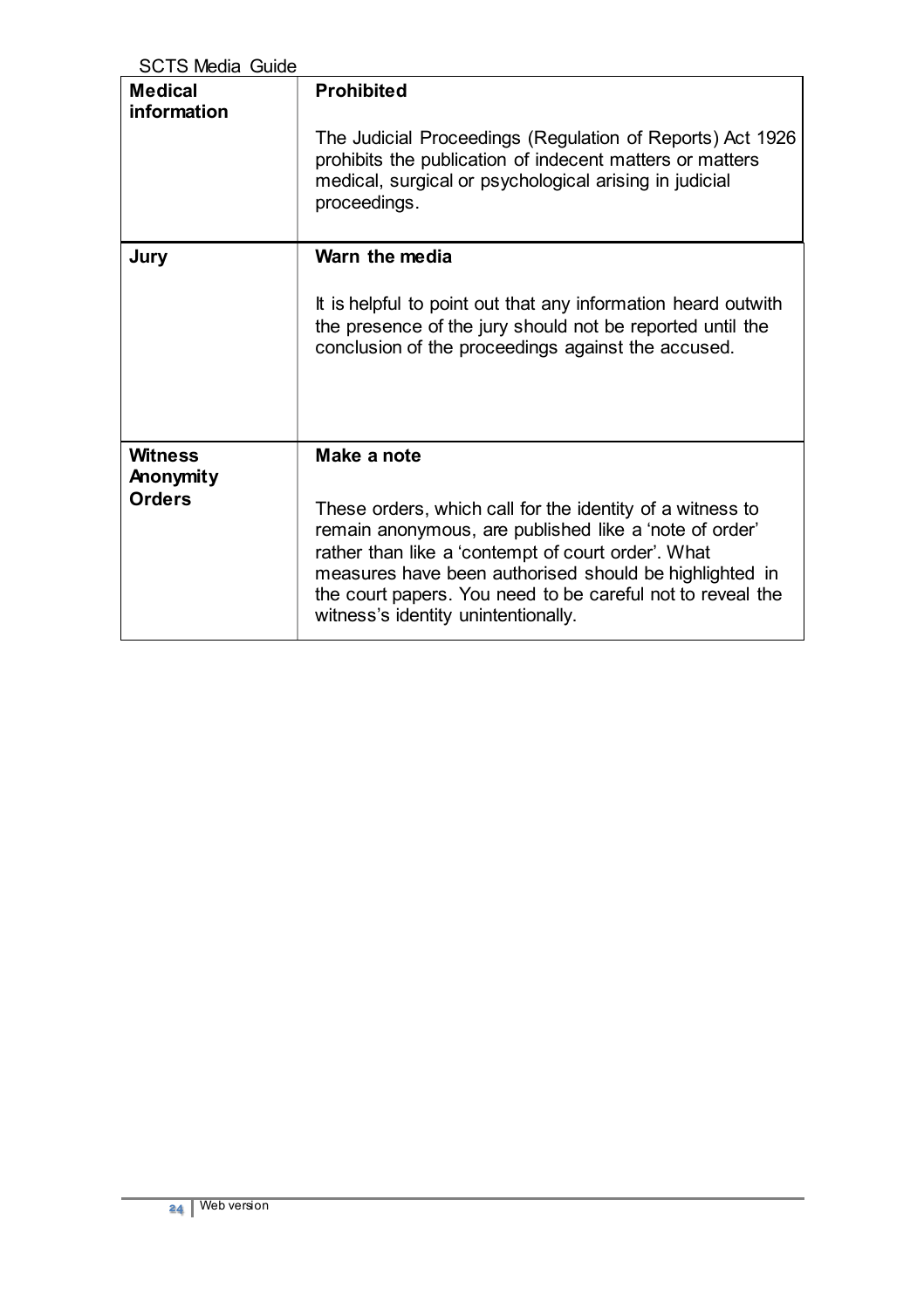### <span id="page-24-0"></span>**Media Portal Registration Scheme**

#### **ADVANCE ACCESS OF THE MEDIA TO COURT DOCUMENTS**

In October 2018 a new Media Registration scheme was introduced whereby journalists who register with the SCTS are able to access certain criminal case information in advance of a case calling via an online media portal. They are also able to use the SCTS Guest Wi-Fi system and tweet from court within Judicial Office guidelines.

The media portal provides information on criminal cases up to a week in advance of them calling. The information provided is accused's name; date of birth; address area; general charge and status of the case.

There is no change to procedure for journalists who are not registered – information will continue to be provided after a case has called. If a journalist is not known to court officials, they may be asked for photo ID.

If a journalist is interested in joining the scheme, please refer them to SCTS Communications, email [communications@scotcourts.gov.uk](mailto:communications@scotcourts.gov.uk)

### <span id="page-24-1"></span>**Live media communications**

Photography within a court building or its precincts is not permitted without judicial approval following application to the Lord President (for Parliament House) or the relevant sheriff principal (for any sheriff or justice of the peace court). Precincts normally include the immediate area around a court building including its car park, but you will need to check your court specifically.

Lawyers can use electronic devices for the purposes of the proceedings. Members of the public may not do so.

Journalists registered with the SCTS may use text-based communications such as Twitter from within courtrooms without prior permission under certain conditions - unless prohibited to do so by the presiding or chairing judge in a particular case in the interest of justice.

The conditions are available under section 6 of the [Broadcast Protocol](https://www.judiciary.scot/docs/librariesprovider3/judiciarydocuments/broadcast-protocol/final-for-pdf-broadcast-protocol-031120.pdf?sfvrsn=8533eb7_2) published on the Judiciary of Scotland website.

The conditions include:

• The content of the communication is a fair and accurate report of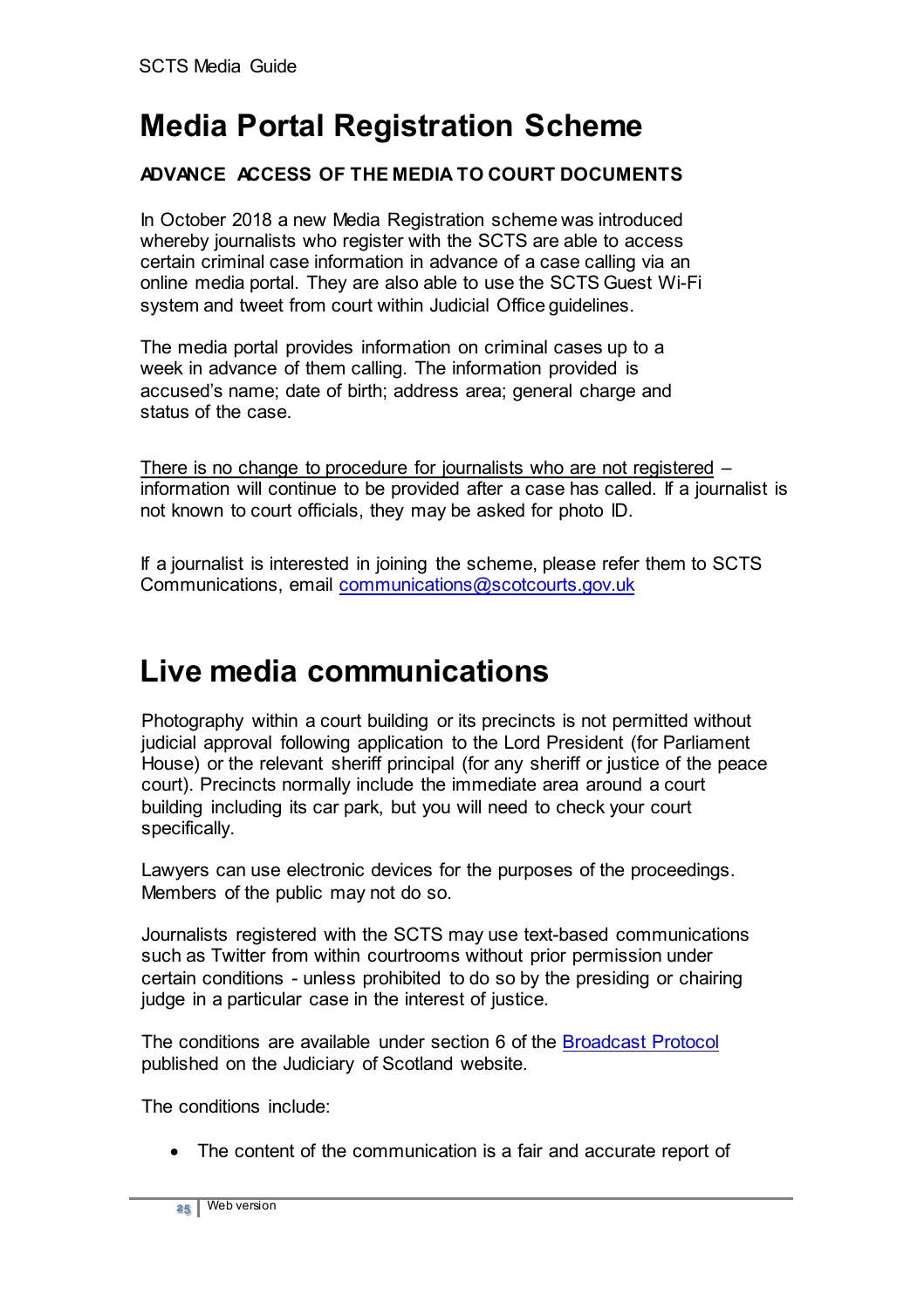SCTS Media Guide

the proceedings, and in compliance with the Contempt of Court Act 1981.

- Nothing said in court outwith the presence of a jury is communicated.
- Conversations that are not addressed to the court are not communicated.
- Only an unobtrusive device is operated on silent mode to communicate live text-based messages and is not used for recording or photography.

Journalists should ensure that their SCTS registration card is clearly visible to court and other staff. If live text-based communication is prohibited by the presiding or chairing judge, it is anticipated that this will be made known to any members of the media in attendance, at the start of the proceedings. Journalists who attend court after the start of the proceedings should check the position.

A journalist who is not registered with SCTS may apply to the presiding or chairing judge, through [Judicial Communications,](mailto:judicialcomms@scotcourts.gov.uk) for permission to use live text-based communication in the courtroom for a specific case.

The [Broadcast Protocol](https://www.judiciary.scot/docs/librariesprovider3/judiciarydocuments/broadcast-protocol/final-for-pdf-broadcast-protocol-031120.pdf?sfvrsn=8533eb7_2) also enables journalists to apply to record and broadcast certain types of cases in the Supreme Courts, including sentencing statements, appeal hearings, legal debates and trials. Applications to record and broadcast in the sheriff courts should be submitted to [judicialcomms@scotcourts.gov.uk](mailto:judicialcomms@scotcourts.gov.uk).

# <span id="page-25-0"></span>**Tribunals**

You should not provide a statement or information to the media, but refer journalists to SCTS Communications by emailing [communications@scotcourtstribunals.gov.uk](mailto:communications@scotcourtstribunals.gov.uk) .

# <span id="page-25-1"></span>**Where to get help**

Most enquiries can be resolved locally by staff, your sheriff clerk or sheriffdom business manager, who can seek advice from our Operations Delivery Business Unit at HQ. However, there will be instances when high profile, unusual or difficult cases will need to be passed on to SCTS Communications, or Judicial Communications.